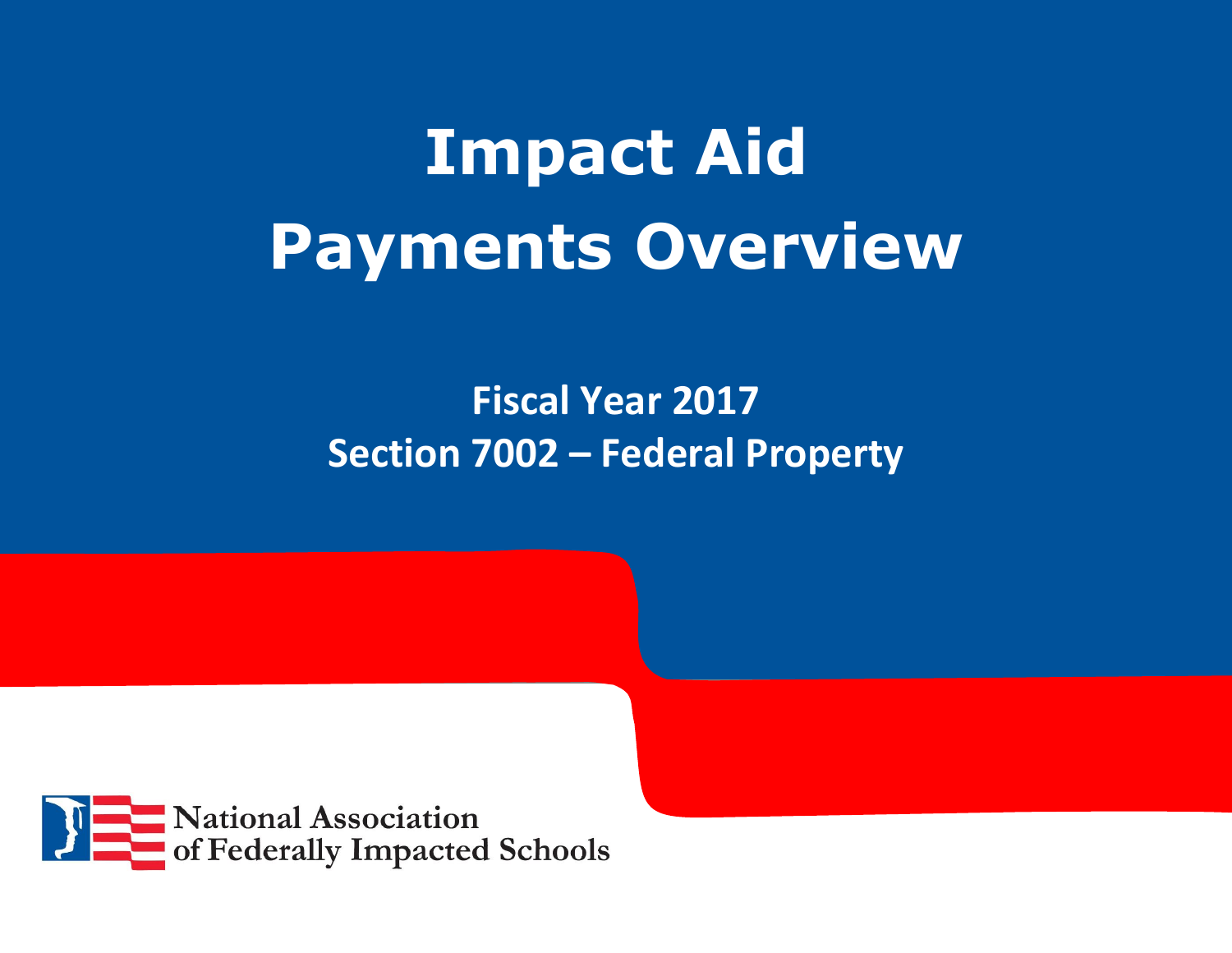## **Table of Contents**

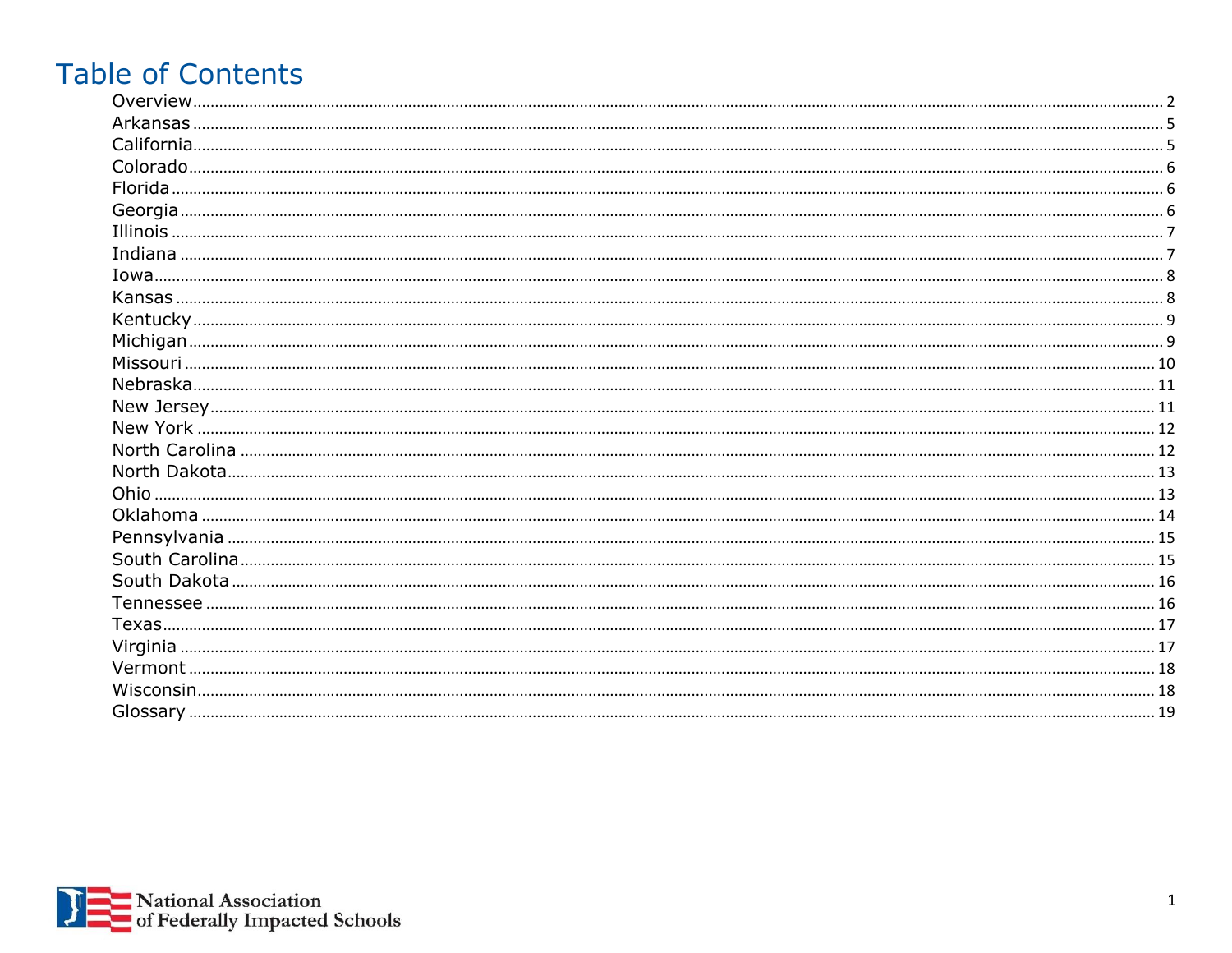#### <span id="page-2-0"></span>**Overview**

#### **About This Publication**

In this publication, the National Association of Federally Impacted Schools (NAFIS) catalogs how Section 7002 funds for Fiscal Year (FY) 2017 were distributed to federally impacted school districts across the United States and its territories, based on information from the U.S. Department of Education Impact Aid payment database. At the time of writing in early 2019, FY 2017 is the most recent year that final payments have been made to federally impacted school districts.

The report features a list of school districts, by state, that received payments for Section 7002 – Federal Property, as well as their actual and maximum payment amounts. In addition, it lists the number of federally owned and total acres in each school district, as well as the percentage of Federal land. It also notes the congressional district for each school district.

#### **Impact Aid**

U.S. public school districts are financed through a combination of state and local revenue. Local funding comes from a combination of business and residential property taxes and fees and local sales tax.

Because Federal land is exempt from taxation (as are many of the businesses and facilities located on that land), that land places a financial burden on local school districts and taxpayers.

School districts with Federal property – such as military installations, Indian Trust or Treaty lands, Federal low rent housing and national laboratories, national parks and other Federal buildings and lands – lose local revenue because of these non-taxable Federal activities. Impact Aid is a Federal education program that partially reimburses federally impacted school districts – those located on or near Federal property – for this loss of locally-derived revenue. It ensures these districts are not at a financial disadvantage and that the students they serve have access to the opportunities they need to meet their full potential.

Impact Aid funding is direct, locally controlled and flexible. It goes directly to school districts, bypassing state involvement, and is used to support all students in the district, just like local tax revenue. It can be used for any general fund purpose, such as instructional materials, teacher salaries, transportation, technology, social-emotional supports and facilities. All decisions on how Impact Aid funds are spent are made locally, allowing great flexibility to ensure funds are targeted wherever the needs are greatest.

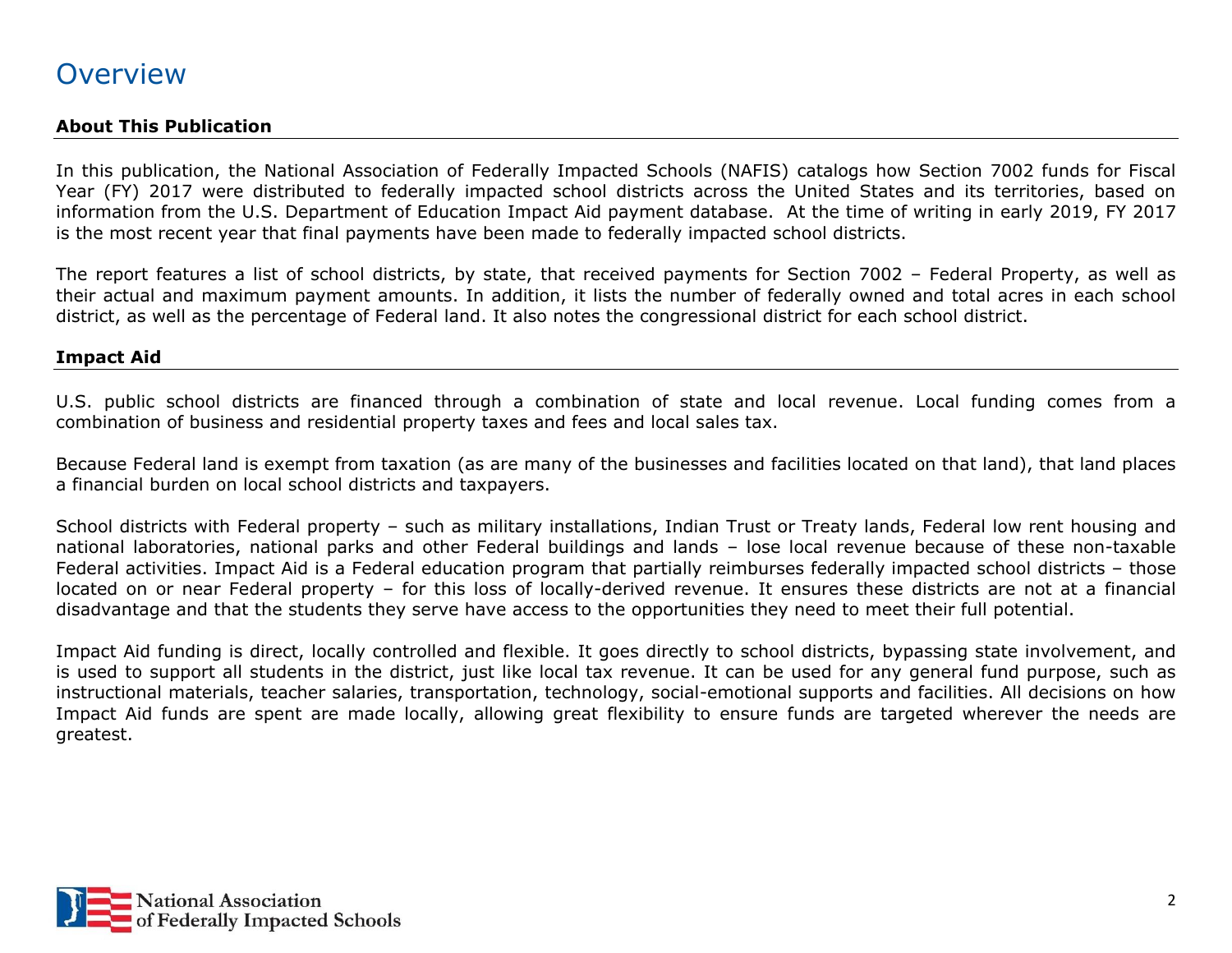For FY 2017, Congress appropriated approximately \$1.3 billion for Impact Aid, across five line items:

| <b>Section</b>                       | <b>Appropriations</b> |
|--------------------------------------|-----------------------|
| 7002 - Federal Property              | \$68.81 million       |
| 7003 - Basic Support                 | \$1.19 billion        |
| 7003(d) - Children with Disabilities | \$48.21 million       |
| 7007 - Construction                  | \$17.41 million       |
| 7008 - Facilities                    | \$4.84 million        |

Note: Appropriations increased in FY 2018 and FY 2019.

#### **Section 7002 – Federal Property**

Federal Property payments reimburse school districts that have lost significant local revenue due to the Federal ownership of land within school district boundaries. Examples of eligible Federal property include national parks and grasslands, Army Corps of Engineers projects, military testing grounds, national laboratories, environmental waste sites and military academies.

A school district must meet two criteria to be eligible for Section 7002:

- The property was acquired by the Federal Government after 1938, AND
- The assessed value of the property when it was acquired by the Federal Government was at least 10 percent of the school district's total assessed value

This property cannot have been acquired in exchange for other Federal property. In addition, the district must not be substantially compensated by increases in revenues from Federal activities from the property, such as timber or mining fees.

School districts must submit an application to the U.S. Department of Education to be considered for a Section 7002 payment each year. The Federal Government uses a **three-step formula to determine the amount of Section 7002 funding that a school district should receive – its maximum payment**. This formula was established in 2013 and is considered less subjective and easier to administer than the previous one.

| Step 1:                                                                       | Step 2:                                                                                  | Step 3:                                              |
|-------------------------------------------------------------------------------|------------------------------------------------------------------------------------------|------------------------------------------------------|
| Total assessed value of taxable property<br>(Number of acres - Federal acres) | Average dollar-per-acre of taxable property<br><b>x</b> Number of eligible Federal acres | Value of Federal property<br><b>x</b> Local tax rate |
| $\equiv$ Average dollar-per-acre of taxable property                          | $\equiv$ Value of Federal property                                                       | $\equiv$ Maximum payment                             |

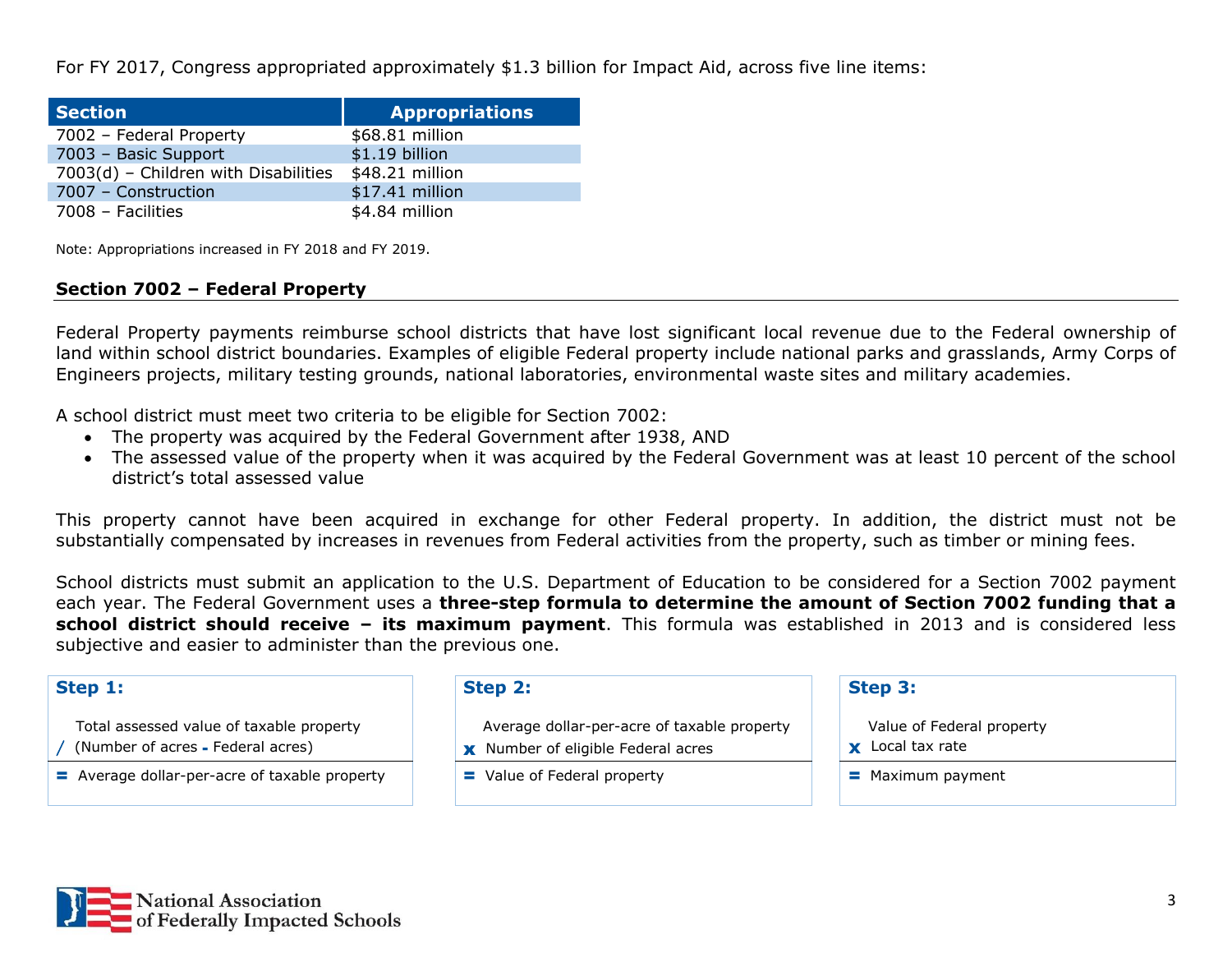Today, each school district receives a foundation payment based on a percentage of funds that it received under the previous formula. Remaining funds are distributed based on the value of taxable property within school district boundaries and the local tax rate.

Because Section 7002 is underfunded, the funding available after foundation payments are made is equally prorated based on each school district's maximum payment as a percentage of the total program cost.

#### **FY 2017 Section 7002 – Federal Property National Snapshot**

For FY 2017, Congress appropriated \$68.81 million for Federal Property payments. Nationwide, 203 school districts applied and were eligible for this funding, with 60 of these school districts containing 25% or more nontaxable Federal land. Their calculated maximum payments totaled \$804 million.



Note: This information comes from the U.S. Department of Education and is based on FY 2017 data. Student numbers are reported in Average Daily Attendance (ADA).

#### **About NAFIS**

The National Association of Federally Impacted Schools (NAFIS) represents the 1,300-plus federally impacted public school districts that together educate more than 10 million students across the nation. Federally impacted school districts are those located on or near nontaxable Federal property – including military installations; Indian Trust, Treaty and Alaska Native Claims Settlement Act lands; Federal low-income housing facilities; and national parks, national laboratories and other Federal buildings and property. These school districts, which are demographically and geographically diverse, receive Impact Aid, a Federal education program that reimburses school districts for the lost local revenue and additional costs associated with the presence of Federal property. To learn more, visit [www.nafisdc.org.](http://www.nafisdc.org/)

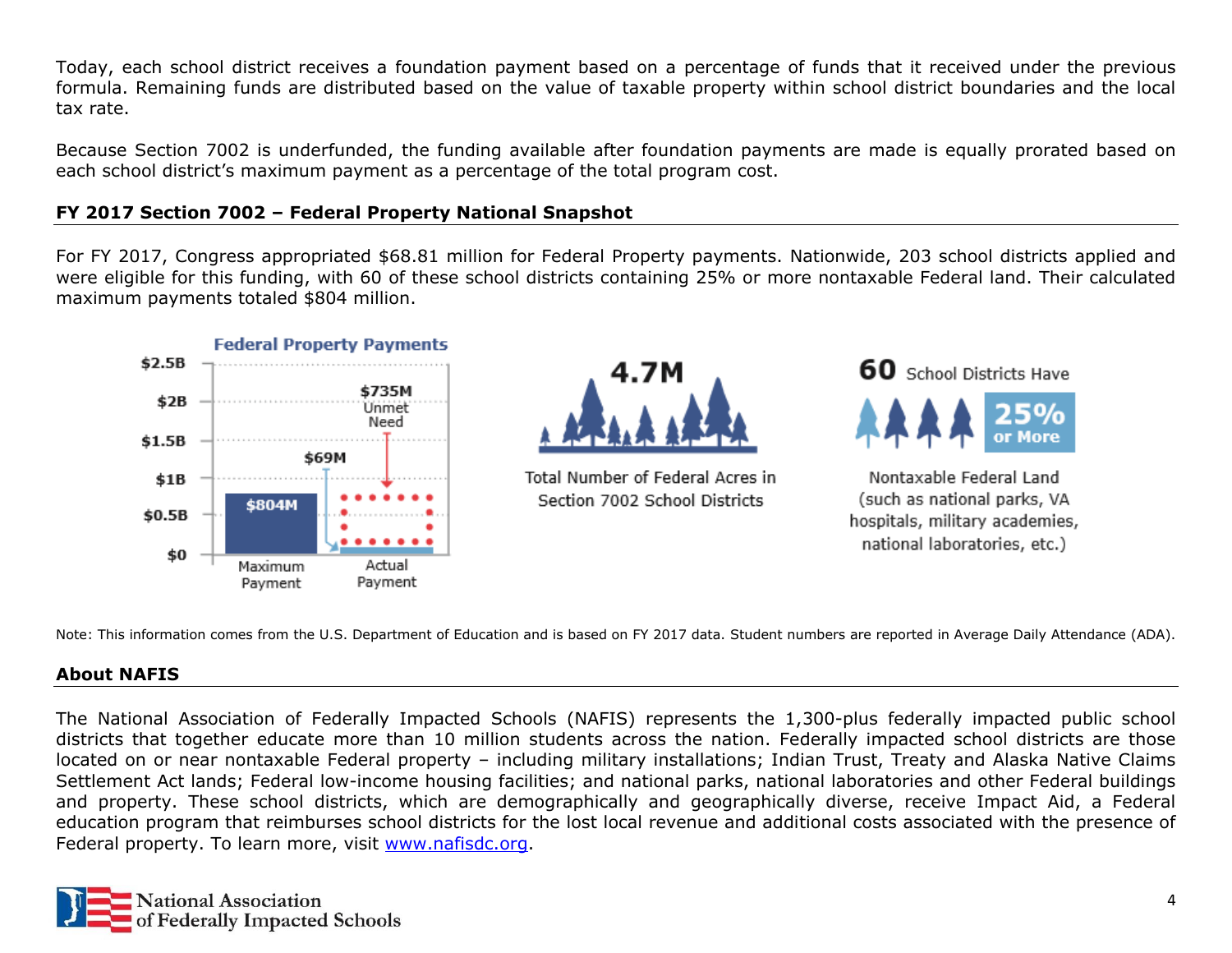#### <span id="page-5-0"></span>**Arkansas**

Impact Aid Fiscal Year 2017 Section 7002 – Federal Property Final Payments

| <b>School District</b>       | CD | <b>Federal Acres</b> | <b>Total Acres</b> | Percent Federal | <b>FY17 Payment</b> | <b>Maximum Payment</b> |
|------------------------------|----|----------------------|--------------------|-----------------|---------------------|------------------------|
| West Side School District #4 |    | 26,212.12            | 119,450.31         | 22%             | \$457,332.56        | \$1,051,706.00         |
| <b>TOTAL</b>                 |    | 26,212.12            | 119,450.31         |                 | \$457,332.56        | \$1,051,706,00         |

## <span id="page-5-1"></span>**California**

| <b>School District</b>                            | CD | <b>Federal Acres</b> | <b>Total Acres</b> | <b>Percent Federal</b> | <b>FY17 Payment</b> | <b>Maximum Payment</b> |
|---------------------------------------------------|----|----------------------|--------------------|------------------------|---------------------|------------------------|
| <b>Alpine County Unified School District</b>      |    | 22,255.29            | 475,641.00         | 5%                     | \$8,699.58          | \$64,206.00            |
| <b>Bolinas-Stinson Union School District</b>      | 2  | 12,072.00            | 26,636.72          | 45%                    | \$274,845.00        | \$16.00                |
| <b>Fallbrook Union Elementary School District</b> | 50 | 111,512.00           | 164,336.00         | 68%                    | \$2,095,564.63      | \$59,139,859.00        |
| <b>Fallbrook Union High School District</b>       | 50 | 111,512.00           | 176,723.00         | 63%                    | \$1,269,227.14      | \$34,169,359.00        |
| French Gulch-Whiskeytown Elem. School Dist.       |    | 20,905.62            | 124,600.00         | 17%                    | \$47,846.00         | \$20,663.00            |
| <b>Hueneme Elementary School District</b>         | 26 | 1,550.00             | 4,955.39           | 31%                    | \$162,050.03        | \$2,351,516.00         |
| <b>Island Union Elementary School District</b>    | 21 | 8,000.00             | 26,213.73          | 31%                    | \$1,223.31          | \$76,605.00            |
| <b>Lompoc Unified School District</b>             | 24 | 57,952.38            | 143,528.50         | 40%                    | \$561,138.53        | \$11,603,184.00        |
| Los Alamitos Unif. School Dist.                   | 47 | 5,792.00             | 12,320.00          | 47%                    | \$3,532,320.58      | \$37,805,395.00        |
| <b>Oceanside Unified School District</b>          | 49 | 25,342.00            | 42,243.00          | 60%                    | \$1,844,925.32      | \$78,544,633.00        |
| <b>San Diego Unified School District</b>          | 53 | 15,060.00            | 139,566.00         | 11%                    | \$5,044,017.19      | \$83,817,079.00        |
| <b>Shoreline Unified School District</b>          | 2  | 49,332.00            | 123,135.56         | 40%                    | \$1,687,634.67      | \$2,738,369.00         |
| <b>Sierra Sands Unified School District</b>       | 23 | 49,281.00            | 620,460.00         | 8%                     | \$1,108,695.00      | \$943,852.00           |
| <b>Wheatland School District</b>                  | 3  | 17,692.80            | 67,200.00          | 26%                    | \$7,724.08          | \$304,239.00           |
| <b>TOTAL</b>                                      |    | 508,259.09           | 2,147,558.90       |                        | \$17,645,911.06     | \$311,578,975.00       |

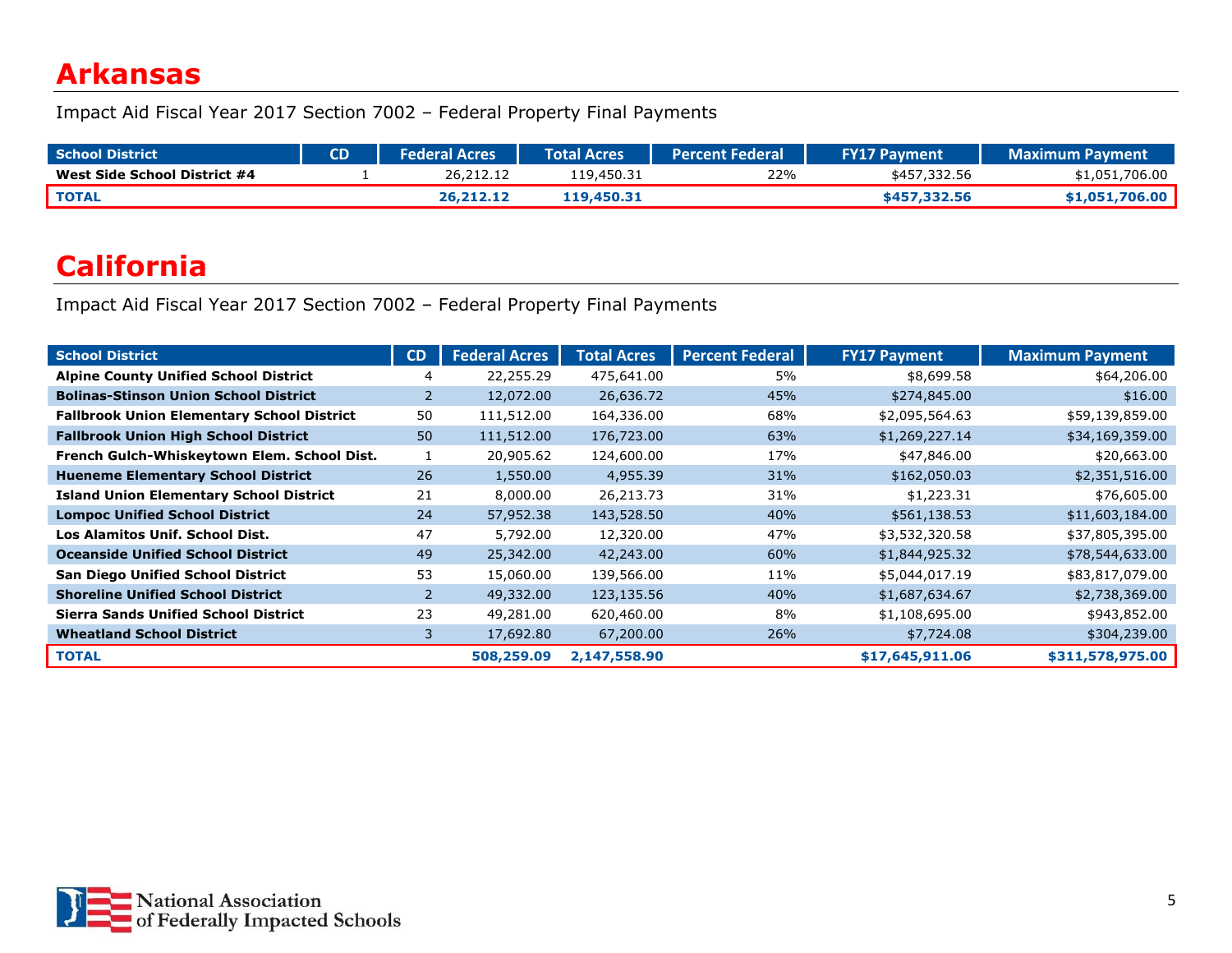#### <span id="page-6-0"></span>**Colorado**

Impact Aid Fiscal Year 2017 Section 7002 – Federal Property Final Payments

| <b>School District</b>             |      |           |            | CD   Federal Acres   Total Acres   Percent Federal | <b>FY17 Payment</b> | <b>Maximum Payment</b> |
|------------------------------------|------|-----------|------------|----------------------------------------------------|---------------------|------------------------|
| <b>Academy School District #20</b> |      | 17,710.45 | 81.541.46  | 22%                                                | \$1,613,198.43      | \$18,439,939.00        |
| Adams Co. School Dist. #14         | 1, 5 | 16.465.75 | 30,394.00  | 54%                                                | \$2,886,653.00      | \$26,358,234.00        |
| <b>TOTAL</b>                       |      | 34,176,20 | 111,935,46 |                                                    | \$4,499,851.43      | \$44,798,173,00        |

#### <span id="page-6-1"></span>**Florida**

Impact Aid Fiscal Year 2017 Section 7002 – Federal Property Final Payments

| <b>School District</b>         |           |            | CD   Federal Acres   Total Acres   Percent Federal | <b>FY17 Payment</b> | <b>Maximum Payment</b> |
|--------------------------------|-----------|------------|----------------------------------------------------|---------------------|------------------------|
| <b>Walton Co. School Board</b> | 76,289.00 | 669,440.00 | $11\%$                                             | \$224,037.98        | \$6,896,365.00         |
| TOTAL                          | 76,289.00 | 669,440,00 |                                                    | \$224,037.98        | \$6,896,365,00         |

## <span id="page-6-2"></span>**Georgia**

| <b>School District</b>                   | <b>CD</b> | <b>Federal Acres</b> | <b>Total Acres</b> | <b>Percent Federal</b> | <b>FY17 Payment</b> | <b>Maximum Payment</b> |
|------------------------------------------|-----------|----------------------|--------------------|------------------------|---------------------|------------------------|
| <b>Bryan County Board of Education</b>   |           | 109,050.00           | 282,752.00         | 39%                    | \$492,409.05        | \$28,880,071.00        |
| <b>Clay County Board of Education</b>    |           | 16,604.00            | 138,873.60         | 12%                    | \$141,735.63        | \$206,234.00           |
| <b>Liberty County Board of Education</b> |           | 123,822.86           | 267,155,20         | 46%                    | \$524,066.30        | \$15,975,202.00        |
| <b>Lincoln Co. Board of Education</b>    | 10        | 52,750.00            | 164,672.00         | 32%                    | \$251,044.96        | \$2,101,545.00         |
| <b>Long County School System</b>         |           | 24,615.00            | 258,233.00         | 10%                    | \$34,163.77         | \$471,521.00           |
| <b>TOTAL</b>                             |           | 326,841,86           | 1,111,685.80       |                        | \$1,443,419.71      | \$47,634,573.00        |

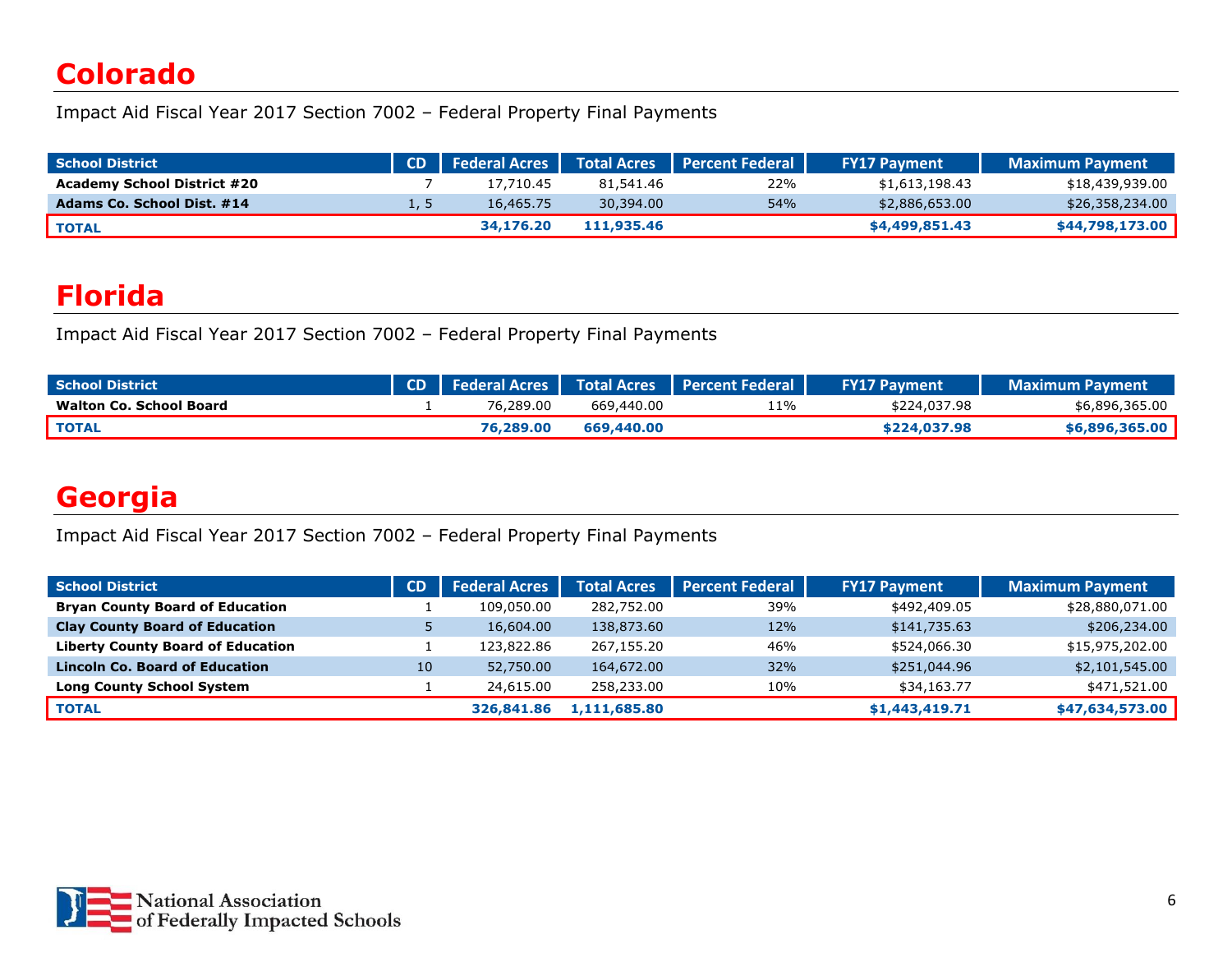<span id="page-7-0"></span>Impact Aid Fiscal Year 2017 Section 7002 – Federal Property Final Payments

| <b>School District</b>                     | <b>CD</b> | <b>Federal Acres</b> | <b>Total Acres</b> | <b>Percent Federal</b> | <b>FY17 Payment</b> | <b>Maximum Payment</b> |
|--------------------------------------------|-----------|----------------------|--------------------|------------------------|---------------------|------------------------|
| Cass School Dist. #63                      | 11        | 1,026.00             | 2,530.00           | 41%                    | \$387,377.71        | \$5,876,475.00         |
| <b>Community Consol. School Dist. #180</b> | 11        | 2,408.00             | 5,043.84           | 48%                    | \$712,908.53        | \$6,915,712.00         |
| Elwood CCSD #203                           |           | 6.747.37             | 18,679.68          | 36%                    | \$695,534.37        | \$1,376,689.00         |
| Ewing-Northern Comm. C. School Dist. #115  | 12        | 15,398.00            | 56,819.42          | 27%                    | \$58,458.34         | \$238,141.00           |
| <b>Giant City Community Consolidate</b>    | 12,1      | 15,046.00            | 15,339.43          | 33%                    | \$14,618.77         | \$110,326.00           |
| <b>Lemont High School District 210</b>     |           | 3,608.00             | 19,840.00          | 18%                    | \$882,600.64        | \$4,097,425.00         |
| <b>Spring Garden CCSD178</b>               | 12        | 3,200.00             | 33,360.00          | 10%                    | \$11,879.00         | \$68,426.00            |
| Wilmington Comm. Unit School Dist. #209-U  | 16        | 14,876.45            | 63,503.36          | 23%                    | \$2,060,663.52      | \$2,238,785.00         |
| <b>TOTAL</b>                               |           | 52,309.82            | 215,115.73         |                        | \$4,824,040.88      | \$20,921,979.00        |

#### <span id="page-7-1"></span>**Indiana**

| <b>School District</b>                        | <b>CD</b> | <b>Federal Acres</b> | <b>Total Acres</b> | <b>Percent Federal</b> | <b>FY17 Payment</b> | Maximum Payment |
|-----------------------------------------------|-----------|----------------------|--------------------|------------------------|---------------------|-----------------|
| <b>Bartholomew Cons. School Corp.</b>         | b         | 24,270.00            | 192,563.49         | 13%                    | \$214,516.52        | \$899,523.00    |
| <b>Greater Clark County Schools</b>           |           |                      | 72,947.20          |                        | \$628,523.00        | \$0.00          |
| <b>Loogootee Community School Corporation</b> | 8         | 39,150.00            | 85,562.00          | 46%                    | \$254,481.09        | \$601,799.00    |
| <b>Maconaquah School Corp.</b>                |           | 1,517.12             | 98,186.00          | 2%                     | \$15,003.00         | \$6,174,020.00  |
| <b>Madison Cons. Schools</b>                  | b         | 15,770.00            | 161,805.00         | 10%                    | \$70,310.42         | \$180,193.00    |
| Perry Central Comm. School Corp.              | 8         | 43,251.00            | 219,996.00         | 20%                    | \$159,092.33        | \$247,960.00    |
| South Ripley Comm. School Corp.               | b         | 28,042.04            | 134,207.00         | 21%                    | \$68,355.26         | \$178,268.00    |
| <b>TOTAL</b>                                  |           | 152,000.16           | 965,266.69         |                        | \$1,410,281.62      | \$8,281,763.00  |

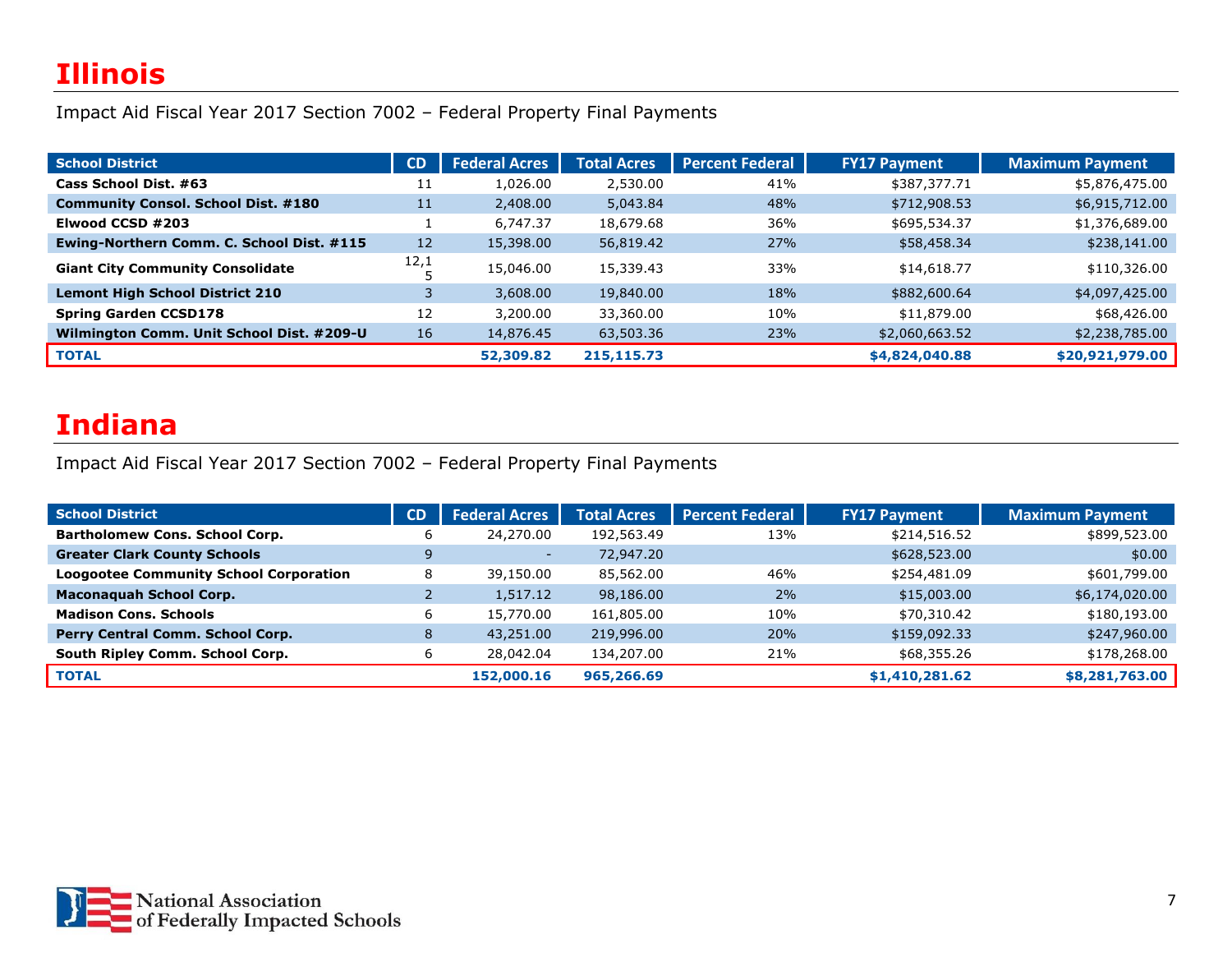#### <span id="page-8-0"></span>**Iowa**

Impact Aid Fiscal Year 2017 Section 7002 – Federal Property Final Payments

| School District                          | <b>CD</b>   Federal Acres | Total Acres | <b>Percent Federal</b> | <b>FY17 Payment</b> | <b>Maximum Payment</b> |
|------------------------------------------|---------------------------|-------------|------------------------|---------------------|------------------------|
| <b>Clear Creek-Amana Schools</b>         | 9,595.62                  | 9,596.00    | 100%                   | \$66,146.00         | \$2,525.00             |
| <b>Moravia Community School District</b> | 21,344.00                 | 83,993,00   | 25%                    | \$58,729.31         | \$320,603.00           |
| Solon Comm. School Dist.                 | 6,107.00                  | 56,631.39   | 11%                    | \$77,869.42         | \$424,817.00           |
| <b>TOTAL</b>                             | 37,046.62                 | 150,220.39  |                        | \$202,744.73        | \$747,945.00           |

#### <span id="page-8-1"></span>**Kansas**

| <b>School District</b>                | CD | <b>Federal Acres</b> | <b>Total Acres</b> | <b>Percent Federal</b> | <b>FY17 Payment</b> | <b>Maximum Payment</b> |
|---------------------------------------|----|----------------------|--------------------|------------------------|---------------------|------------------------|
| Blue Valley Unif. School Dist. #384   |    | 21,156.81            | 201,027.70         | 11%                    | \$81,544.85         | \$105,920.00           |
| Burlington Unif. School Dist. #244    | 2  | 14,918.43            | 110,496.46         | 14%                    | \$27,939.93         | \$111,930.00           |
| Clay Center Unified School Dist. #379 |    | 16,536.00            | 374,950.00         | 4%                     | \$24,489.25         | \$911,881.00           |
| Ell-Saline Unif. School Dist. #307    |    | 23,302.00            | 185,907.00         | 13%                    | \$28,931.78         | \$100,657.00           |
| Eureka Unif. School Dist. #389        | 4  | 10,546.00            | 31,801.90          | 33%                    | \$12,185.55         | \$83,248.00            |
| Independence Unif. School Dist. #446  |    | 20,227.00            | 137,866.00         | 15%                    | \$26,320.00         | \$343,881.00           |
| Jefferson West USD 340                |    | 8,370.00             | 49,918.08          | 17%                    | \$38,479.82         | \$252,504.00           |
| Norton Unif. School Dist. #211        |    | 7,185.00             | 364,585.57         | 2%                     | \$6,201.21          | \$26,132.00            |
| Oskaloosa Unif. School Dist. #341     |    | 12,344.00            | 51,255.00          | 24%                    | \$56,522.06         | \$323,438.00           |
| Thunder Ridge Unif. School Dist. #110 |    | 13,811.00            | 92,305.00          | 15%                    | \$53,207.00         | \$43,090.00            |
| Unified Sch. Dist. 378                |    | 35,330.00            | 147,986.56         | 24%                    | \$39,558.17         | \$725,355.00           |
| <b>USD 343 Perry Public Schools</b>   |    | 7,758.00             | 97,984.00          | 8%                     | \$18,798.46         | \$214,751.00           |
| Waconda Unif. School Dist. #272       |    | 23,415.00            | 157,427.00         | 15%                    | \$60,734.97         | \$263,631.00           |
| West Franklin Unif. School Dist. #287 |    | 4,148.00             | 19,789.01          | 21%                    | \$11,867.62         | \$35,629.00            |
| <b>TOTAL</b>                          |    | 219,047.24           | 2,023,299.28       |                        | \$486,780.67        | \$3,542,047.00         |

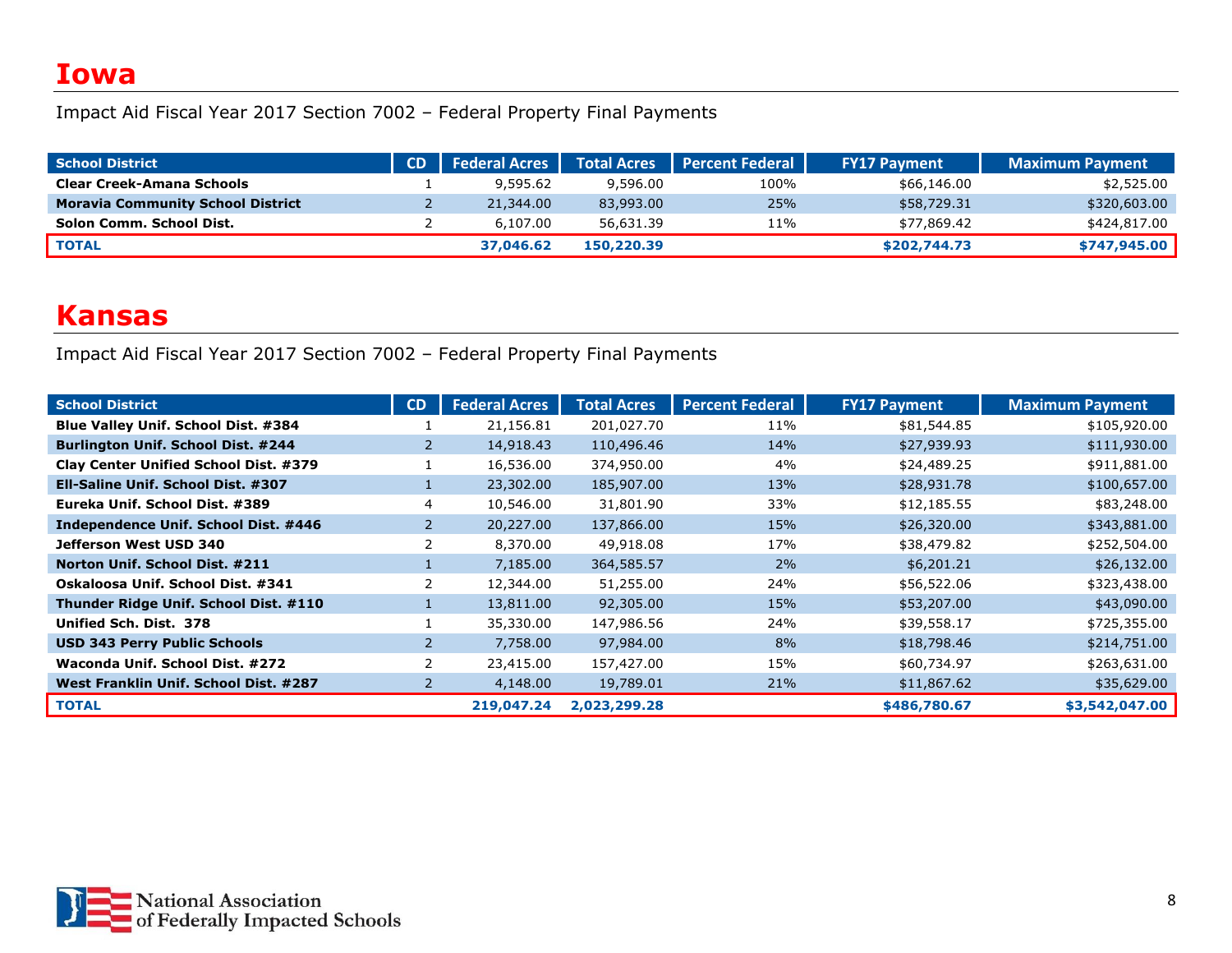#### <span id="page-9-0"></span>**Kentucky**

Impact Aid Fiscal Year 2017 Section 7002 – Federal Property Final Payments

| <b>School District</b>                 | <b>CD</b> | <b>Federal Acres</b> | <b>Total Acres</b> | <b>Percent Federal</b> | <b>FY17 Payment</b> | Maximum Payment |
|----------------------------------------|-----------|----------------------|--------------------|------------------------|---------------------|-----------------|
| <b>Edmonson Co. Board of Education</b> |           | 45,477.00            | 140,947.00         | 32%                    | \$81,444.15         | \$925,367.00    |
| <b>Lyon County Schools</b>             |           | 23,076.51            | 164,480.00         | 14%                    | \$60,623.66         | \$368,148.00    |
| <b>Russell Co. Board of Education</b>  |           | 32,616.98            | 180,478.00         | 18%                    | \$250,302.43        | \$595,729.00    |
| <b>Taylor Co. School Dist.</b>         |           | 13,436.00            | 173,422.84         | 8%                     | \$56,813.90         | \$257,925.00    |
| <b>Trigg County School District</b>    |           | 76,034.93            | 307,923.20         | 25%                    | \$1,157,969.00      | \$1,162,050.00  |
| <b>TOTAL</b>                           |           | 190,641.42           | 967,251.04         |                        | \$1,607,153.14      | \$3,309,219.00  |

## <span id="page-9-1"></span>**Michigan**

| <b>School District</b>                     | <b>CD</b> | <b>Federal Acres</b> | Total Acres  | <b>Percent Federal</b> | <b>FY17 Payment</b> | <b>Maximum Payment</b> |
|--------------------------------------------|-----------|----------------------|--------------|------------------------|---------------------|------------------------|
| <b>Baldwin Comm. Schools</b>               |           | 14,884.64            | 234,096.02   | 6%                     | \$119,812.00        | \$526,874.00           |
| <b>Big Bay De Noc School Dist.</b>         |           | 2,042.00             | 81,063.00    | 3%                     | \$18,320.97         | \$19,280.00            |
| <b>Ewen-Trout Creek School</b>             |           | 63,654.00            | 436,312.23   | 15%                    | \$127,512.82        | \$189,052.00           |
| <b>Glen Lake Community School</b>          |           | 24,303.89            | 94,306.64    | 26%                    | \$3,258,670.03      | \$4,242,617.00         |
| <b>Leland Public School</b>                |           | 16,446.08            | 44,606.45    | 37%                    | \$665,637.33        | \$3,351,446.00         |
| <b>Wakefield-Marenisco School District</b> |           | 29,750.00            | 368,200.00   | 8%                     | \$43,726.00         | \$159,986.00           |
| <b>Watersmeet Township School District</b> |           | 60,522.00            | 177,774.00   | 34%                    | \$312,184.02        | \$1,510,524.00         |
| <b>TOTAL</b>                               |           | 211,602.61           | 1,436,358.34 |                        | \$4,545,863.17      | \$9,999,779.00         |

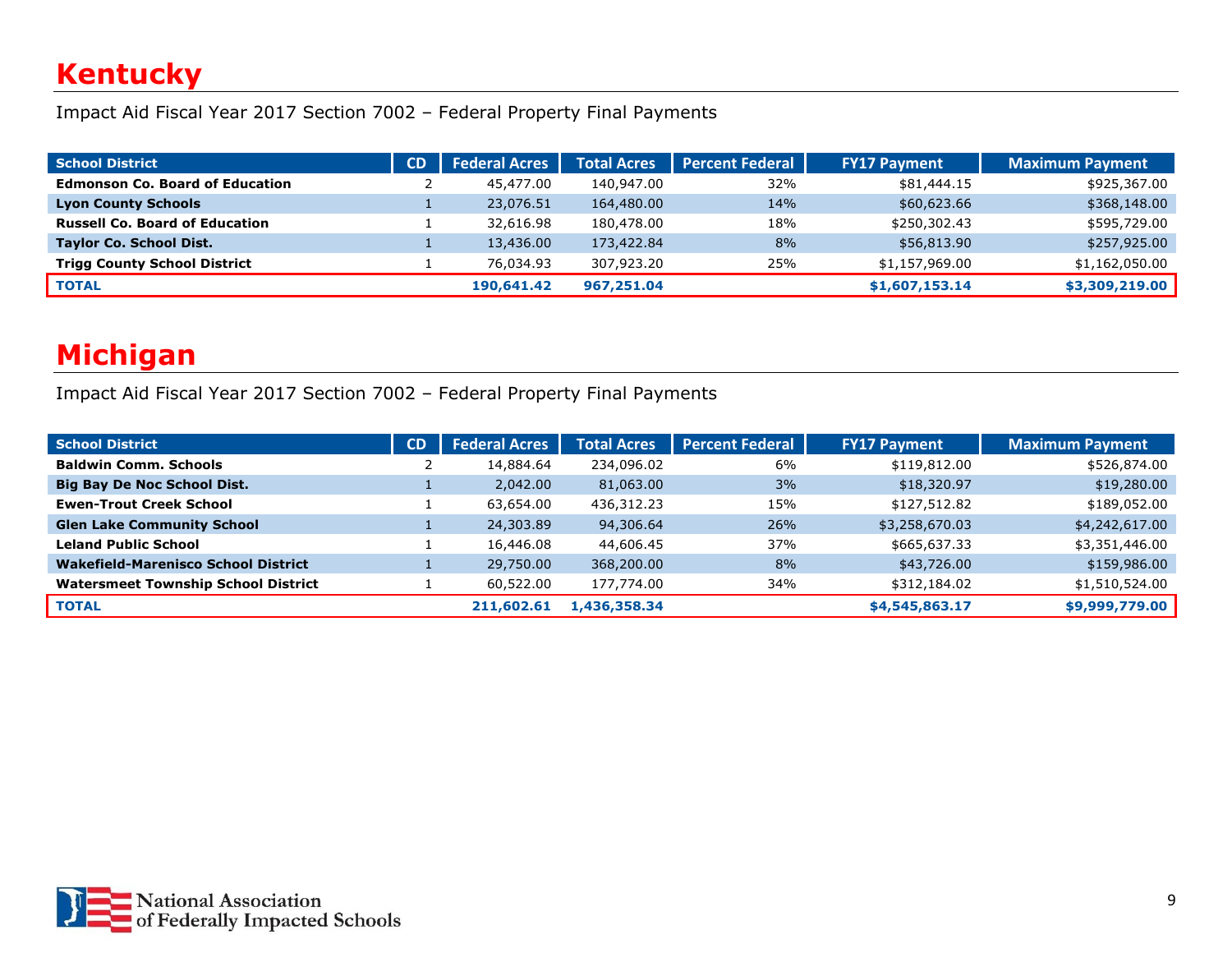#### <span id="page-10-0"></span>**Missouri**

| <b>School District</b>                     | CD             | <b>Federal Acres</b> | <b>Total Acres</b> | <b>Percent Federal</b> | <b>FY17 Payment</b> | <b>Maximum Payment</b> |
|--------------------------------------------|----------------|----------------------|--------------------|------------------------|---------------------|------------------------|
| Alton R-IV School Dist. 075-087            | 8              | 16,026.00            | 436,133.00         | 4%                     | \$0.00              | \$40,312.00            |
| Center 58 School Dist. 048-080             | 5              | 321.44               | 7,441.63           | 4%                     | \$269,518.89        | \$810,407.00           |
| <b>Chadwick School Dist. R-1</b>           |                | 26,060.00            | 88,432.00          | 29%                    | \$45,502.89         | \$140,584.00           |
| East Carter Co. R-II School Dist. 018-047  | 8              | 20,163.48            | 185,642.25         | 11%                    | \$21,019.88         | \$86,585.00            |
| <b>Eminence R-I</b>                        | 8              | 19,170.00            | 226,422.00         | 8%                     | \$32,121.00         | \$46,468.00            |
| Fair Play R-II School Dist. 084-002        |                | 3,367.00             | 48,923.00          | 7%                     | \$4,519.53          | \$39,584.00            |
| Greenville R-II School Dist. 111-086       | 8              | 55,229.84            | 286,890.18         | 19%                    | \$55,070.74         | \$193,255.00           |
| Hermitage R-IV School Dist. 043-004        | $\overline{4}$ | 12,251.85            | 39,587.00          | 31%                    | \$13,673.47         | \$386,235.00           |
| <b>Lakeland R-III School District</b>      | 4              | 31,031.07            | 120,890.99         | 26%                    | \$43,070.00         | \$244,418.00           |
| Lesterville R-IV School Dist, 090-078      | 8              | 1,746.00             | 74,114.00          | 2%                     | \$1,042.14          | \$20,945.00            |
| <b>Osceola School District</b>             | 4              | 15,342.00            | 80,997.00          | 19%                    | \$41,409.62         | \$152,495.00           |
| <b>Phelps County R-III</b>                 | 8              | 17,764.61            | 90,675.54          | 20%                    | \$2,962.54          | \$93,353.00            |
| Smithville R-II School Dist. 024-087       | 6              | 8,779.00             | 52,013.29          | 17%                    | \$84,973.71         | \$1,243,872.00         |
| <b>Southern Reynolds R-II Schools</b>      | 8              | 11,490.00            | 210,908.00         | 5%                     | \$12,608.11         | \$39,904.00            |
| Van Buren R-I School Dist. 018-050         | 8              | 29,095.72            | 213,074.01         | 14%                    | \$73,869.73         | \$139,089.00           |
| <b>Warsaw R-IX School District 008-107</b> | $\overline{4}$ | 47,913.22            | 211,623.70         | 23%                    | \$147,804.94        | \$898,836.00           |
| <b>Wheatland R-II School Dist.</b>         | 4              | 13,183.40            | 80,135.24          | 16%                    | \$14,488.28         | \$159,220.00           |
| Winona R-III School Dist. 101-105          | $\overline{4}$ | 61,519.00            | 115,770.00         | 53%                    | \$53,001.68         | \$358,893.00           |
| <b>TOTAL</b>                               |                | 390,453.63           | 2,569,672.83       |                        | \$916,657.15        | \$5,094,455.00         |

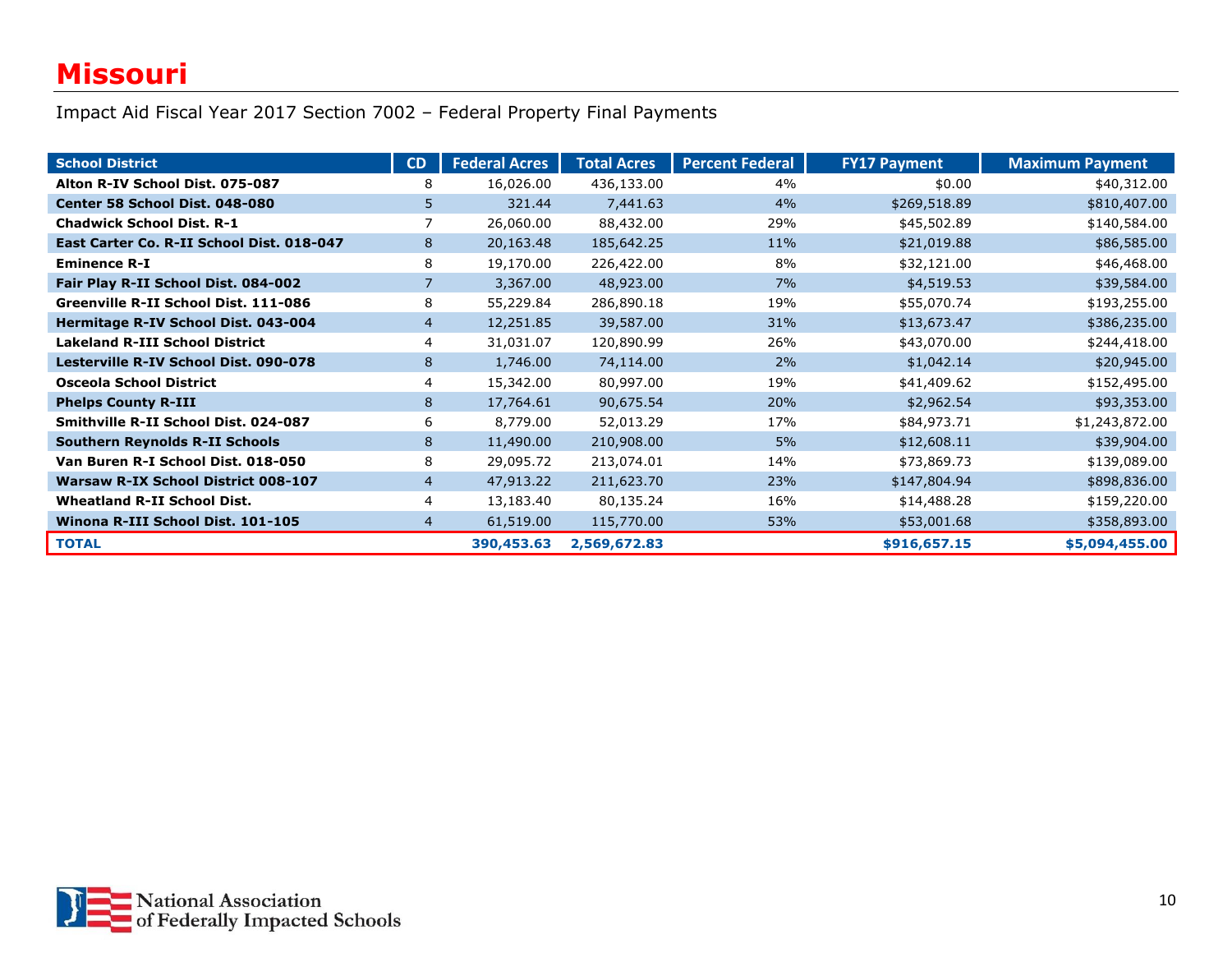#### <span id="page-11-0"></span>**Nebraska**

Impact Aid Fiscal Year 2017 Section 7002 – Federal Property Final Payments

| <b>School District</b>                           | <b>CD</b> | <b>Federal Acres</b> | <b>Total Acres</b> | <b>Percent Federal</b> | <b>FY17 Payment</b> | <b>Maximum Payment</b> |
|--------------------------------------------------|-----------|----------------------|--------------------|------------------------|---------------------|------------------------|
| Alma Public School                               |           | 21,812.00            | 102,451.00         | 21%                    | \$145,963.90        | \$864,270.00           |
| <b>Harvard Public School</b>                     |           | 8,138.00             | 60,629.00          | 13%                    | \$101,837.00        | \$15,462.00            |
| <b>Malcolm Public Schools</b>                    |           | 3,052.43             | 47,331.49          | 6%                     | \$41,416.74         | \$192,559.00           |
| <b>Niobrara School District #1-R</b>             |           | 4,046.00             | 118,014.65         | 3%                     | \$3,626.34          | \$57,027.00            |
| South Central Nebraska Unified School District 5 |           | 22,053.68            | 305,024.00         | 7%                     | \$257,887.00        | \$586,472.00           |
| Southern Valley School Dist. #540                |           | 4,105.00             | 353,146.34         | $1\%$                  | \$29,689.48         | \$77,569.00            |
| <b>TOTAL</b>                                     |           | 63,207.11            | 986,596.48         |                        | \$580,420.46        | \$1,793,359.00         |

#### <span id="page-11-1"></span>**New Jersey**

| <b>School District</b>                          | <b>CD</b> | <b>Federal Acres</b> | <b>Total Acres</b> | <b>Percent Federal</b> | <b>FY17 Payment</b> | <b>Maximum Payment</b> |
|-------------------------------------------------|-----------|----------------------|--------------------|------------------------|---------------------|------------------------|
| <b>Blairstown Township BOE</b>                  | Э         | 7,501.20             | 43,580.00          | 17%                    | \$37,802.00         | \$1,370,675.00         |
| <b>Colts Neck Twp. Board of Education</b>       | 4         | 4,970.00             | 20,288.00          | 24%                    | \$645,857.79        | \$7,094,213.00         |
| <b>Kittatinny Regional High School District</b> | 5         | 18,837.00            | 88,839.00          | 21%                    | \$372,296.54        | \$3,621,848.00         |
| <b>Lakehurst Borough Board of Education</b>     |           | 6.60                 | 22.84              | 29%                    | \$61,662.00         | \$4.00                 |
| <b>Montague Board of Education</b>              |           | 2,616.00             | 29,749.00          | 9%                     | \$167,391.07        | \$558,092.00           |
| New Hanover Twp. Board of Education             |           | 8,435,00             | 16,971.00          | 50%                    | \$669,872.54        | \$1,612,919.00         |
| <b>Plumsted Twp. Board of Education</b>         | 4         | 11,904.50            | 26,048.00          | 46%                    | \$979,093.96        | \$10,200,061.00        |
| <b>Rockaway Township Board of Education</b>     | 11        | 2,930.27             | 29,383.40          | 10%                    | \$349,588.24        | \$4,757,780.00         |
| Sandyston-Walpack Consolidated School Dist.     | 5         | 18,681.62            | 42,964.00          | 43%                    | \$357,878.74        | \$1,531,781.00         |
| <b>TOTAL</b>                                    |           | 75,882.19            | 297,845.24         |                        | \$3,641,442.88      | \$30,747,373.00        |

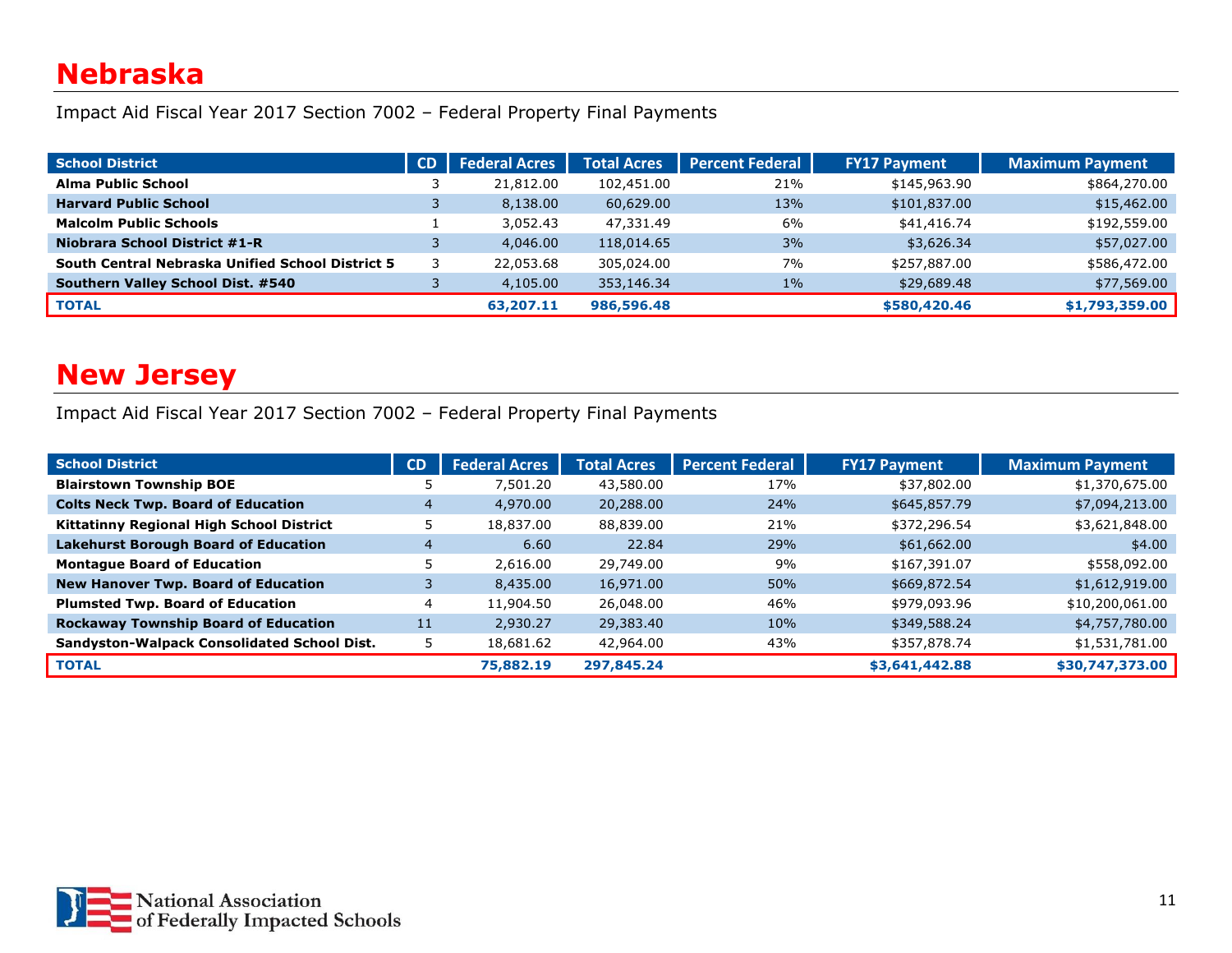#### <span id="page-12-0"></span>**New York**

Impact Aid Fiscal Year 2017 Section 7002 – Federal Property Final Payments

| School District                                              |    | <b>CD</b>   Federal Acres | <b>Total Acres</b> | <b>Percent Federal</b> | <b>FY17 Payment</b> | Maximum Payment |
|--------------------------------------------------------------|----|---------------------------|--------------------|------------------------|---------------------|-----------------|
| <b>Highland Falls-Ft. Montgomery Central School</b><br>Distr | 18 | 13,857.00                 | 20,190.00          | 69%                    | \$3,531,535.66      | \$21,740,636.00 |
| <b>Hyde Park Central School Distict</b>                      |    | 1.086.21                  | 24,719.00          | 4%                     | \$354,134.92        | \$1,641,148.00  |
| <b>TOTAL</b>                                                 |    | 14,943.21                 | 44,909,00          |                        | \$3,885,670.58      | \$23,381,784.00 |

#### <span id="page-12-1"></span>**North Carolina**

| <b>School District</b>                  | CD   Federal Acres |              | Total Acres   Percent Federal | <b>FY17 Payment</b> | <b>Maximum Payment</b> |
|-----------------------------------------|--------------------|--------------|-------------------------------|---------------------|------------------------|
| <b>Graham Co. Schools</b>               | 60.237.97          | 186,915,00   | 32%                           | \$398,878.04        | \$2,830,061.00         |
| <b>Onslow County Board of Education</b> | 126,082.59         | 520,288.00   | 24%                           | \$2,188,299.27      | \$24,699,058.00        |
| <b>Swain County Board of Education</b>  | 262,558.00         | 370,130.00   | 71%                           | \$576,728.26        | \$5,896,997.00         |
| <b>TOTAL</b>                            | 448,878,56         | 1,077,333.00 |                               | \$3,163,905.57      | \$33,426,116.00        |

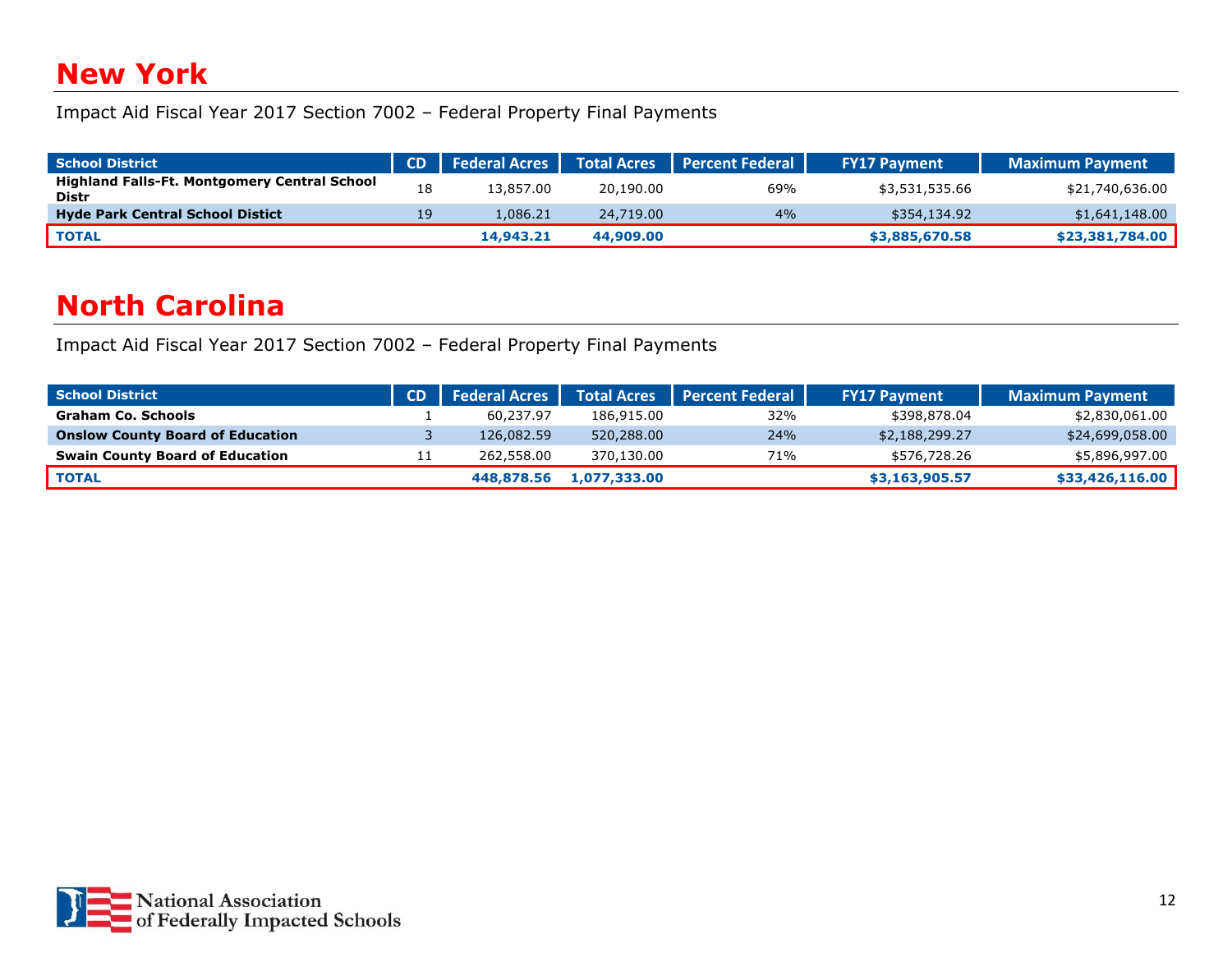## <span id="page-13-0"></span>**North Dakota**

Impact Aid Fiscal Year 2017 Section 7002 – Federal Property Final Payments

| <b>School District</b>                | <b>CD</b> | <b>Federal Acres</b> | <b>Total Acres</b> | <b>Percent Federal</b> | <b>FY17 Payment</b> | Maximum Payment |
|---------------------------------------|-----------|----------------------|--------------------|------------------------|---------------------|-----------------|
| <b>Beulah Public School Dist. #27</b> | AL        | 2,201.00             | 306,909.05         | $1\%$                  | \$1,091.82          | \$7,838.00      |
| <b>Garrison School District #51</b>   | <b>AL</b> | 40,935.00            | 237,781.13         | 17%                    | \$61,270.95         | \$219,370.00    |
| Hazen Public School Dist. #3          | AL        | 6,138.79             | 139,356.66         | 4%                     | \$7,562.05          | \$24,745.00     |
| Turtle Lake-Mercer School Dist. #72   | <b>AL</b> | 3,517.00             | 286,211.12         | $1\%$                  | \$4,007.24          | \$7,448.00      |
| Underwood School Dist. #8             | <b>AL</b> | 26,512.47            | 131,572.18         | 20%                    | \$25,747.93         | \$175,542.00    |
| <b>TOTAL</b>                          |           | 79,304.26            | 1,101,830,14       |                        | \$99,679.99         | \$434,943.00    |

#### <span id="page-13-1"></span>**Ohio**

| <b>School District</b>                  | <b>CD</b> | <b>Federal Acres</b> | <b>Total Acres</b> | <b>Percent Federal</b> | <b>FY17 Payment</b> | <b>Maximum Payment</b> |
|-----------------------------------------|-----------|----------------------|--------------------|------------------------|---------------------|------------------------|
| <b>Mad River Local School District</b>  | 10        | 659.00               | 6,095.00           | 11%                    | \$156,941.59        | \$1,212,591.00         |
| <b>Maplewood Local School Dist.</b>     | 14        | 8,281.85             | 37,620.00          | 22%                    | \$80,724.67         | \$2,738,588.00         |
| <b>Perkins Local School District</b>    |           | 8,694.26             | 27,943.80          | 31%                    | \$551,780.28        | \$5,642,867.00         |
| <b>Southeast Local School Dist.</b>     | 16        | 22,696.43            | 81,289.50          | 28%                    | \$450,170.58        | \$3,900,616.00         |
| <b>Windham Exempted Village Schools</b> | 13        | 5,749.84             | 9,434.88           | 61%                    | \$70,562.19         | \$2,841,862.00         |
| <b>TOTAL</b>                            |           | 46,081.38            | 162,383.18         |                        | \$1,310,179.31      | \$16,336,524.00        |

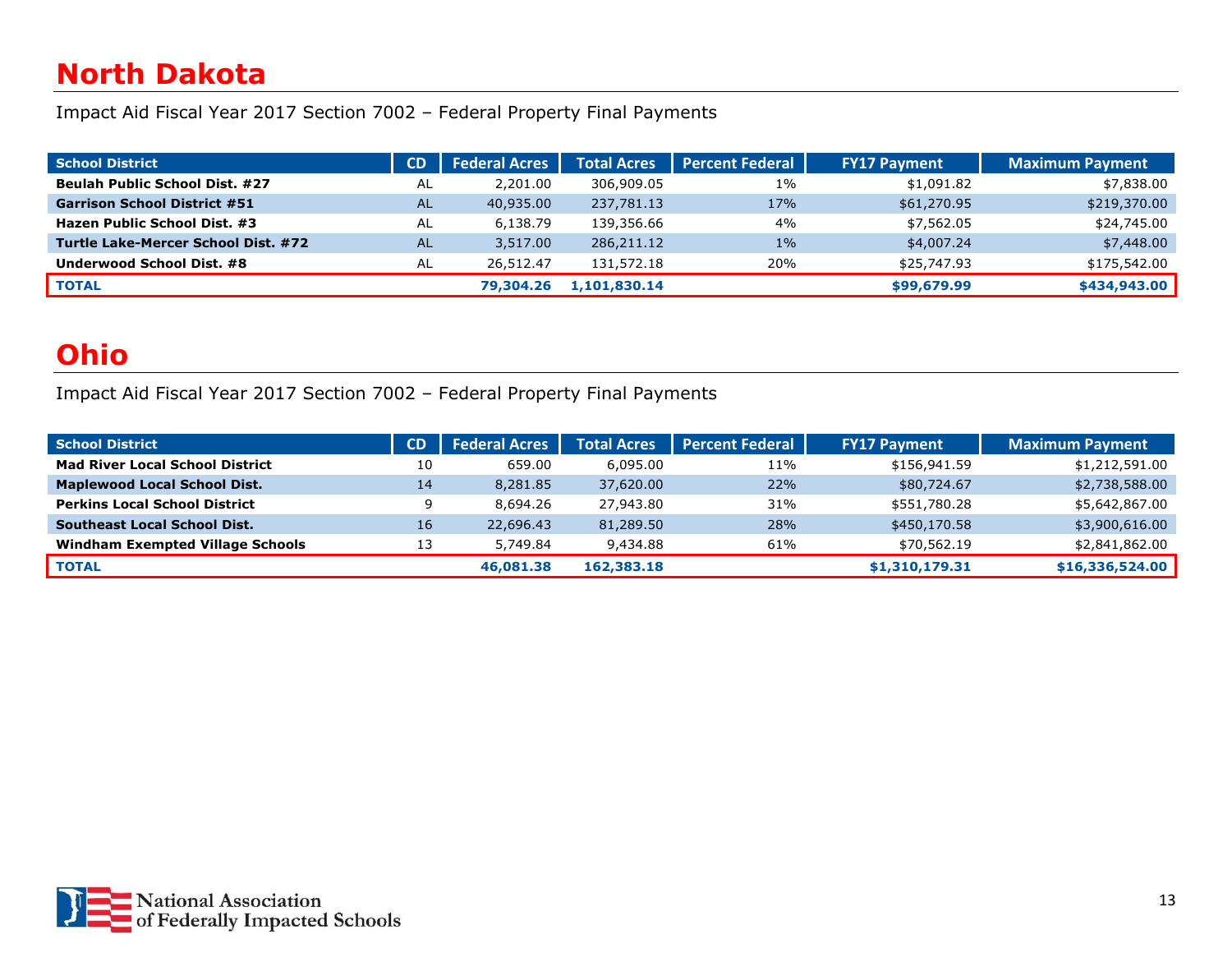#### <span id="page-14-0"></span>**Oklahoma**

| <b>School District</b>                 | CD             | <b>Federal Acres</b> | <b>Total Acres</b> | <b>Percent Federal</b> | <b>FY17 Payment</b> | <b>Maximum Payment</b> |
|----------------------------------------|----------------|----------------------|--------------------|------------------------|---------------------|------------------------|
| Arapaho-Butler Public School           | 3              | 12,471.00            | 70,274.80          | 18%                    | \$13,207.00         | \$10,895.00            |
| <b>Bowring Public School</b>           | $\overline{2}$ | 20,689.12            | 157,885.38         | 13%                    | \$10,978.14         | \$21,187.00            |
| Braggs School District 51-I046-000     | 2              | 36,325.00            | 48,706.48          | 75%                    | \$26,755.19         | \$226,760.00           |
| <b>Canadian 61-I002-000</b>            | $\overline{2}$ | 15,878.00            | 65,083.52          | 24%                    | \$125,538.65        | \$314,588.00           |
| Chelsea School District 66-1003-000    | $\overline{2}$ | 7,483.00             | 102,808.00         | 7%                     | \$5,019.19          | \$45,958.00            |
| Cleveland School Dist. 59-1006-000     | 3              | 14,039.14            | 88,877.18          | 16%                    | \$45,209.24         | \$1,835,247.00         |
| <b>Colbert 07-1004-000</b>             | $\overline{2}$ | 8,279.00             | 425,176.00         | 2%                     | \$33,044.00         | \$1,392.00             |
| Crowder 61-I028-000                    | $\overline{2}$ | 16,060.00            | 105,957.12         | 15%                    | \$27,084.76         | \$55,884.00            |
| Eufaula School Dist. 49-1001-000       | $\overline{2}$ | 25,211.00            | 174,141.00         | 14%                    | \$179,921.62        | \$279,335.00           |
| <b>Fanshawe 40-C039-000</b>            | $\overline{2}$ | 7,778.00             | 234,765.00         | 3%                     | \$6,338.00          | \$0.00                 |
| Felt School Dist. 13-I010-000          | 3              | 13,733.50            | 220,756.69         | 6%                     | \$3,989.82          | \$8,406.00             |
| Gore School District 68-1006-000       | $\overline{2}$ | 3,956.33             | 40,610.73          | 10%                    | \$5,259.58          | \$64,305.00            |
| Haywood School Dist. 61-C088-000       | $\overline{2}$ | 7,560.31             | 60,810.88          | 12%                    | \$2,752.64          | \$16,136.00            |
| Hulbert Public School 11-I016-000      | $\overline{2}$ | 9,945.10             | 125,267.00         | 8%                     | \$7,457.00          | \$0.00                 |
| Keota School District 31-1043-000      | 2              | 19,564.00            | 86,493.25          | 23%                    | \$18,027.28         | \$41,795.00            |
| <b>Keys School</b>                     | $\overline{2}$ | 18,868.00            | 113,852.00         | 17%                    | \$23,184.13         | \$211,505.00           |
| <b>Kildare School</b>                  | 3              | 6,428.00             | 63,693.00          | 10%                    | \$7,548.38          | \$28,090.00            |
| Kingston 45-1003-000                   | $\overline{2}$ | 38,585.31            | 108,320.00         | 36%                    | \$442,048.49        | \$8,836,303.00         |
| Little Axe School District 14-1070     | $\overline{4}$ | 3,319.00             | 28,417.00          | 12%                    | \$4,669.55          | \$83,657.00            |
| <b>Locust Grove 46-1017-000</b>        | $\overline{2}$ | 14,720.00            | 77,896.78          | 19%                    | \$13,153.11         | \$221,408.00           |
| Mannford Public Schools 19-1003-000    | 3              | 13,528.14            | 49,584.00          | 27%                    | \$60,507.95         | \$2,472,745.00         |
| Marietta 43-1016-000                   | $\overline{4}$ | 7,269.97             | 76,521.00          | 10%                    | \$3,759.89          | \$77,264.00            |
| Ravia School District 35-C010-000      | 2              | 4,897.00             | 28,068.85          | 17%                    | \$7,318.47          | \$23,866.00            |
| <b>Shidler 57-1011-000</b>             | $\overline{3}$ | 5,827.00             | 224,435.86         | 3%                     | \$23,902.00         | \$40,674.00            |
| Silo School District 07-1001-000       | $\overline{2}$ | 17,429.00            | 77,440.00          | 23%                    | \$178,567.73        | \$500,695.00           |
| <b>Skiatook 72-1007-000</b>            | $\mathbf{1}$   | 6,449.16             | 38,492.83          | 17%                    | \$44,971.83         | \$125,319.00           |
| Snyder 38-1004-000                     | 3              | 7,193.00             | 221,079.00         | 3%                     | \$7,134.06          | \$14,904.00            |
| Stidham School District 49-C016-000    | $\overline{2}$ | 10,752.00            | 42,919.38          | 25%                    | \$8,291.05          | \$24,713.00            |
| Stringtown School District 03-I007-000 | 2              | 14,045.00            | 113,084.00         | 12%                    | \$12,159.64         | \$16,381.00            |
| <b>Thackerville Public Schools</b>     | $\overline{4}$ | 4,527.79             | 38,441.00          | 12%                    | \$8,228.11          | \$103,677.00           |
| <b>Tishomingo 35-I020-000</b>          | $\overline{2}$ | 23,749.00            | 141,905.06         | 17%                    | \$91,446.44         | \$107,271.00           |
| <b>Tuskahoma Public School</b>         | $\overline{2}$ | 16,539.83            | 163,192.00         | 10%                    | \$14,552.00         | \$67,903.00            |
| Vian School District 68-1002-000       | $\overline{2}$ | 11,811.00            | 85,374.00          | 14%                    | \$10,769.26         | \$114,952.00           |
| Wister School District 40-1049-000     | $\overline{2}$ | 6,469.00             | 31,873.00          | 20%                    | \$5,865.22          | \$80,338.00            |
| <b>TOTAL</b>                           |                | 451,379.70           | 3,732,201.79       |                        | \$1,478,659.42      | \$16,073,553.00        |

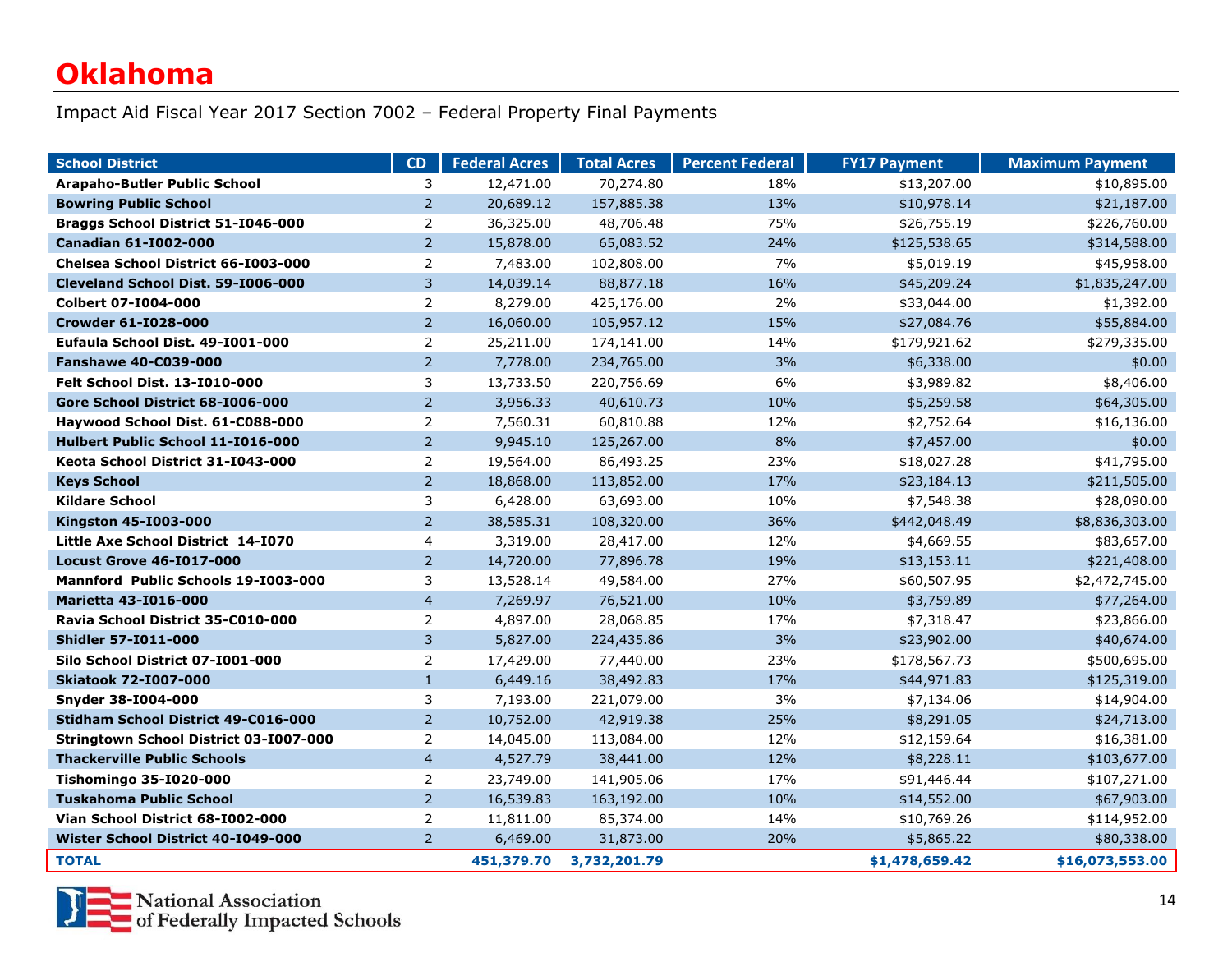## <span id="page-15-0"></span>**Pennsylvania**

Impact Aid Fiscal Year 2017 Section 7002 – Federal Property Final Payments

| <b>School District</b>                       | <b>CD</b> | <b>Federal Acres</b> | <b>Total Acres</b> | <b>Percent Federal</b> | <b>FY17 Payment</b> | <b>Maximum Payment</b> |
|----------------------------------------------|-----------|----------------------|--------------------|------------------------|---------------------|------------------------|
| <b>Chambersburg Area School District</b>     |           | 15,832.00            | 161,203.20         | 10%                    | \$408,925.09        | \$7,424,630.00         |
| <b>Delaware Valley School Dist.</b>          | 10        | 7,633.00             | 125,797.33         | 6%                     | \$710,364.74        | \$3,232,914.00         |
| <b>East Stroudsburg Area School District</b> |           | 11,385.92            | 137,864.28         | 8%                     | \$562,915.57        | \$17,302,424.00        |
| <b>Hatboro Horsham School Dist.</b>          | 13        | 1,064.00             | 11,995.00          | 9%                     | \$648,508.56        | \$6,833,509.00         |
| <b>Warren County School District</b>         |           | 8,507.00             | 578,314.00         | $1\%$                  | \$124,803.18        | \$353,826.00           |
| <b>TOTAL</b>                                 |           | 44,421.92            | 1,015,173.81       |                        | \$2,455,517.14      | \$35,147,303.00        |

#### <span id="page-15-1"></span>**South Carolina**

| <b>School District</b>       |           |           | CD   Federal Acres   Total Acres   Percent Federal | <b>FY17 Payment</b> | <b>Maximum Payment</b> |
|------------------------------|-----------|-----------|----------------------------------------------------|---------------------|------------------------|
| Anderson Co. School Dist. #4 | 14,247.00 | 67,608,00 | 21%                                                | \$212,698.13        | \$3,676,672.00         |
| <b>TOTAL</b>                 | 14,247.00 | 67,608,00 |                                                    | \$212,698.13        | \$3,676,672,00         |

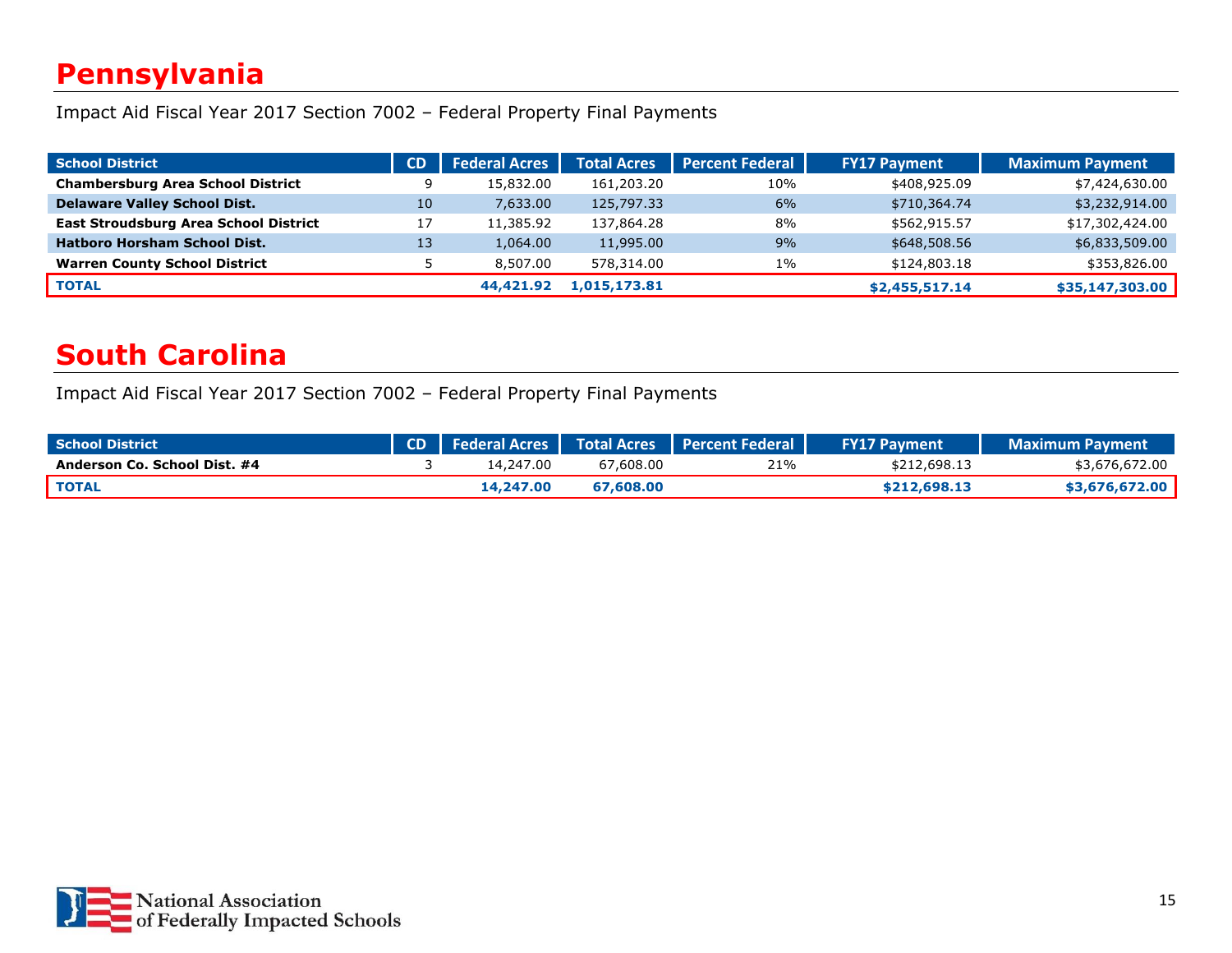## <span id="page-16-0"></span>**South Dakota**

Impact Aid Fiscal Year 2017 Section 7002 – Federal Property Final Payments

| <b>School District</b>                        | CD        | <b>Federal Acres</b> | <b>Total Acres</b> | <b>Percent Federal</b> | <b>FY17 Payment</b> | <b>Maximum Payment</b> |
|-----------------------------------------------|-----------|----------------------|--------------------|------------------------|---------------------|------------------------|
| <b>Andes Central School District 11-1</b>     | AL        | 10,312.14            | 130,742.57         | 8%                     | \$201,103.00        | \$106,962.00           |
| <b>Bison School Dist. #52-1</b>               | <b>AL</b> | 21,288.99            | 854,651.66         | 2%                     | \$17,595.00         | \$25,868.00            |
| <b>Bon Homme School District #4-2</b>         | AL        | 11,749.51            | 202,414.72         | 6%                     | \$301,062.00        | \$99,068.00            |
| <b>Burke School Dist. #26-2</b>               | <b>AL</b> | 7,501.00             | 224,296.52         | 3%                     | \$2,968.71          | \$31,034.00            |
| Chamberlain Independent School District #1    | AL        | 20,407.91            | 594,268.30         | 3%                     | \$121,610.00        | \$98,933.00            |
| <b>Custer School District 16-1</b>            | <b>AL</b> | 17,973.17            | 772,898.75         | 2%                     | \$673,977.00        | \$137,217.00           |
| <b>Hill City School Distirct</b>              | AL        | 11,600.65            | 370,927.47         | 3%                     | \$441,031.00        | \$127,401.00           |
| <b>Hot Springs School District 23-2</b>       | AL        | 13,799.63            | 378,302.48         | 4%                     | \$92,071.00         | \$103,232.00           |
| Kadoka Area School District 35-2              | AL        | 42,448.00            | 1,324,412.16       | 3%                     | \$19,004.00         | \$25,557.00            |
| Lemmon School Dist. #52-4                     | <b>AL</b> | 91,516.32            | 1,053,400.06       | 9%                     | \$65,999.00         | \$125,199.00           |
| Lyman Independent School District #42-1       | AL        | 8,209.07             | 778,505.40         | $1\%$                  | \$4,854.39          | \$18,365.00            |
| <b>Mobridge-Pollock School District #62-6</b> | AL        | 17,209.00            | 170,189.98         | 10%                    | \$83,124.00         | \$178,991.00           |
| <b>Oelrichs Public Schools #23-3</b>          | AL        | 34,275.43            | 360,825.74         | 9%                     | \$101,717.00        | \$14,934.00            |
| Pierre School Dist. #32-2                     | <b>AL</b> | 14,378.00            | 227,239.75         | 6%                     | \$262,900.86        | \$531,617.00           |
| <b>Platte-Geddes School District #11-5</b>    | <b>AL</b> | 22,002.00            | 404,259.83         | 5%                     | \$76,397.00         | \$140,376.00           |
| South Central School District #26-5           | AL        | 16,813.00            | 202,272.38         | 8%                     | \$1,259.00          | \$59,137.00            |
| Stanley Co. School Dist. #57-1                | AL        | 92,451.00            | 970,550.27         | 10%                    | \$402,621.00        | \$269,158.00           |
| <b>Wall School District #51-5</b>             | <b>AL</b> | 46,079.00            | 844,565.05         | 5%                     | \$602,075.00        | \$60,506.00            |
| Yankton School Dist. #63-3                    | AL        | 2,409.00             | 138,285.44         | 2%                     | \$44,943.36         | \$164,653.00           |
| <b>TOTAL</b>                                  |           | 502,422.82           | 10,003,008.53      |                        | \$3,516,312.32      | \$2,318,208.00         |

#### <span id="page-16-1"></span>**Tennessee**

| <b>School District</b>                   | <b>CD</b> | <b>Federal Acres</b> | <b>Total Acres</b> | <b>Percent Federal</b> | <b>FY17 Payment</b> | <b>Maximum Payment</b> |
|------------------------------------------|-----------|----------------------|--------------------|------------------------|---------------------|------------------------|
| <b>Clay County Schools</b>               |           | 27,878,00            | 66,000.00          | 42%                    | \$92,176.18         | \$2,914,754.00         |
| <b>DeKalb Co. Board of Education</b>     |           | 38,062.00            | 210,560.00         | 18%                    | \$162,126.41        | \$1,953,837.00         |
| <b>Pickett Co. Board of Education</b>    |           | 17,973.00            | 112,047.50         | 16%                    | \$47,987.44         | \$107,117.00           |
| <b>Stewart County Board of Education</b> |           | 137,238.13           | 210,996.50         | 65%                    | \$198,445.84        | \$3,644,185.00         |
| <b>Unicol Co. Board of Education</b>     |           | 51,398.95            | 119,355.52         | 43%                    | \$191,793.65        | \$1,716,600.00         |
| <b>TOTAL</b>                             |           | 272,550.08           | 718,959.52         |                        | \$692,529.52        | \$10,336,493.00        |

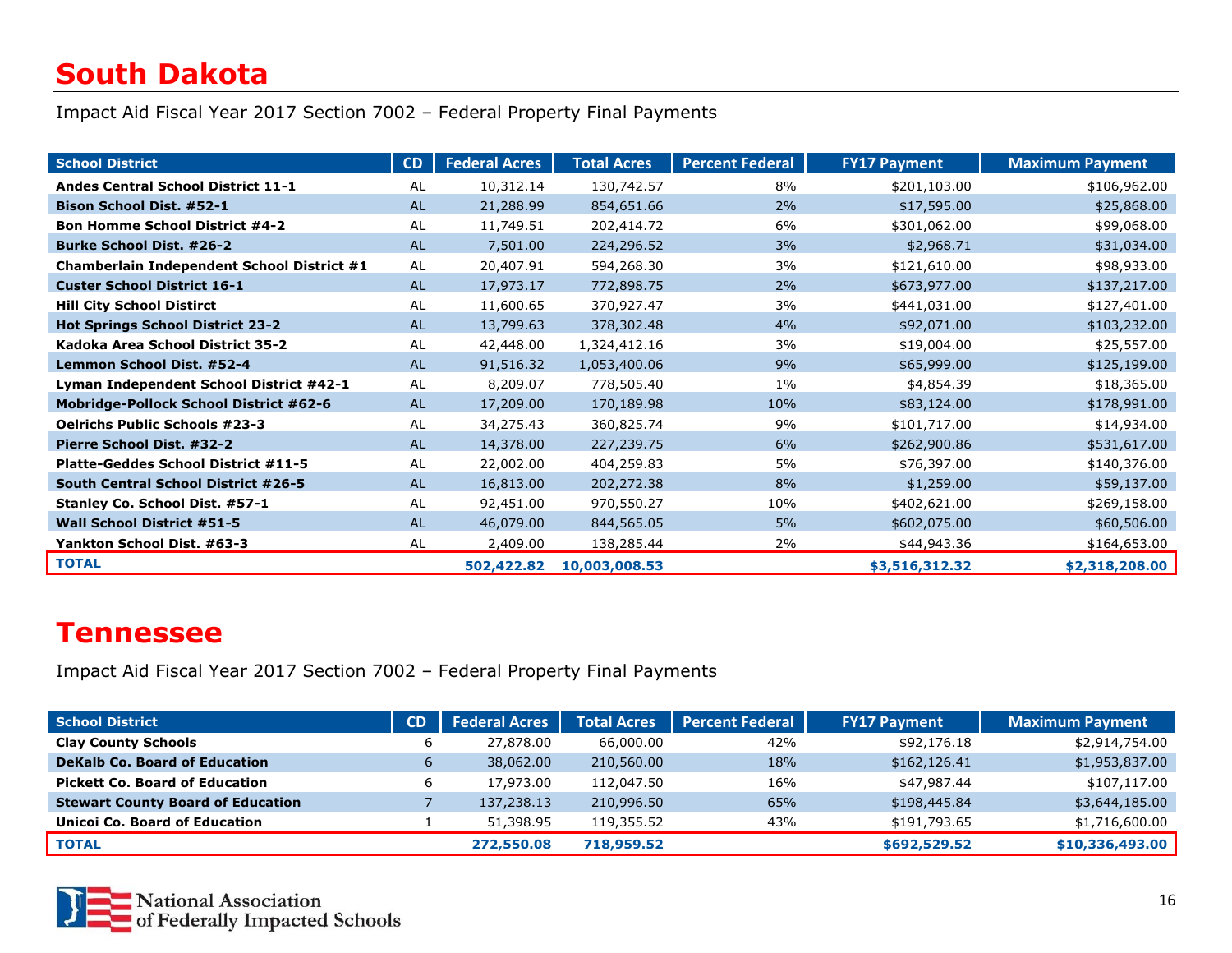<span id="page-17-0"></span>Impact Aid Fiscal Year 2017 Section 7002 – Federal Property Final Payments

| <b>School District</b>                         | CD             | <b>Federal Acres</b> | <b>Total Acres</b> | <b>Percent Federal</b> | <b>FY17 Payment</b> | <b>Maximum Payment</b> |
|------------------------------------------------|----------------|----------------------|--------------------|------------------------|---------------------|------------------------|
| <b>Broaddus Indp. School Dist.</b>             |                | 31,409.00            | 133,568.00         | 24%                    | \$179,902.22        | \$388,145.00           |
| <b>Brookeland Ind. School Dist.</b>            | 36             | 29,231.00            | 103,680.00         | 28%                    | \$1,372,452.00      | \$840,570.00           |
| <b>Etoile Indp. School Dist.</b>               |                | 14,565.00            | 46,191.02          | 32%                    | \$45,787.18         | \$236,375.00           |
| <b>Farmersville Indp. School Dist.</b>         | 5              | 10,293.00            | 54,101.70          | 19%                    | \$92,015.22         | \$877,251.00           |
| <b>Gatesville Independent School District</b>  | 25             | 65,441.00            | 311,203.00         | 21%                    | \$117,991.77        | \$1,630,522.00         |
| <b>Granger Indp. School Dist.</b>              | 31             | 10,766.00            | 64,119.00          | 17%                    | \$38,537.16         | \$246,081.00           |
| Kopperl Indp. School Dist.                     | 25             | 15,849.00            | 73,246.00          | 22%                    | \$32,334.00         | \$307,814.00           |
| Lake Dallas Ind. School Dist.                  | 26             | 2,879.56             | 10,674.00          | 27%                    | \$372,821.63        | \$5,934,718.00         |
| <b>Lewisville Ind. School Dist.</b>            | 26             | 17,663.82            | 79,255.00          | 22%                    | \$2,708,534.31      | \$78,979,571.00        |
| Liberty-Eylau Indp. School Dist.               | $\overline{4}$ | 9,626.10             | 44,552.78          | 22%                    | \$99,453.21         | \$1,365,438.00         |
| Little Elm Indp. School Dist.                  | 26             | 9,913.00             | 25,059.00          | 40%                    | \$494,696.42        | \$20,575,528.00        |
| <b>Pilot Point Independent School District</b> | 26             | 21,495.00            | 77,421.00          | 28%                    | \$158,622.46        | \$2,404,490.00         |
| <b>Pottsboro Ind. School Dist.</b>             | 4              | 21,599.00            | 61,700.00          | 35%                    | \$484,005.19        | \$3,638,132.00         |
| <b>Princeton Ind. School Dist.</b>             | 3              | 13,161.00            | 40,040.16          | 33%                    | \$263,020.74        | \$3,657,952.00         |
| <b>Redwater Independent School District</b>    | 4              | 28,004.42            | 56,153.48          | 50%                    | \$279,982.05        | \$2,394,996.00         |
| <b>Texline Indp. School Dist.</b>              | 13             | 46,625.00            | 392,280.00         | 12%                    | \$40,847.22         | \$207,776.00           |
| <b>Wylie ISD</b>                               | 32             | 3,511.00             | 25,831.06          | 14%                    | \$113,232.84        | \$7,299,921.00         |
| <b>TOTAL</b>                                   |                | 352,031.90           | 1,599,075.20       |                        | \$6,894,235.62      | \$130,985,280.00       |

## <span id="page-17-1"></span>**Virginia**

| School District                 | CD | <b>Federal Acres</b> |            | Total Acres   Percent Federal | <b>FY17 Payment</b> | <b>Maximum Payment</b> |
|---------------------------------|----|----------------------|------------|-------------------------------|---------------------|------------------------|
| Craig Co. School Board          |    | 35.878.48            | 210,899.00 | 17%                           | \$47,528.40         | \$561,399.00           |
| <b>York County School Board</b> |    | 24,307.00            | 68,355,00  | 36%                           | \$2,149,934.79      | \$29,615,782.00        |
| <b>TOTAL</b>                    |    | 60,185.48            | 279,254,00 |                               | \$2,197,463.19      | \$30,177,181,00        |

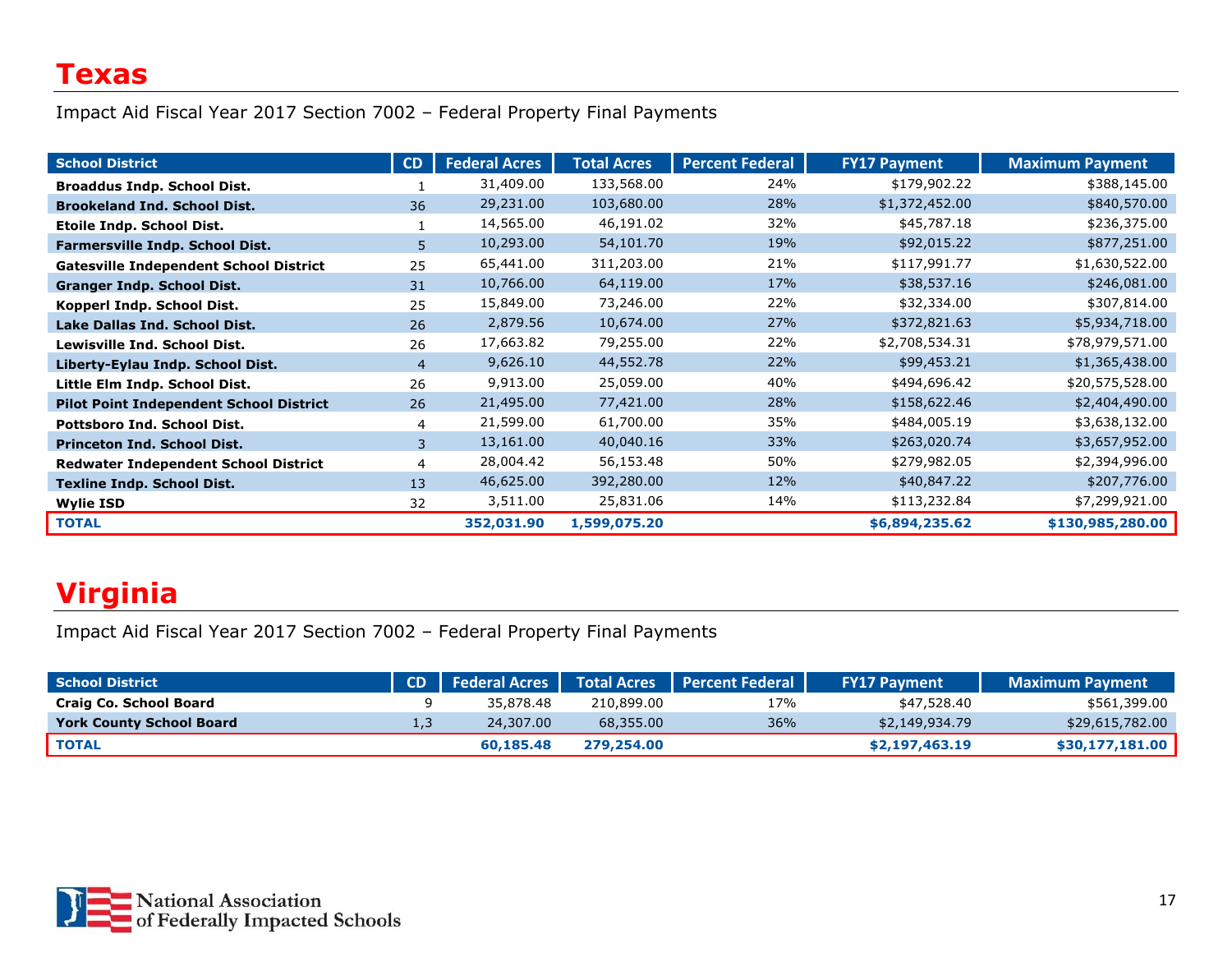#### <span id="page-18-0"></span>**Vermont**

Impact Aid Fiscal Year 2017 Section 7002 – Federal Property Final Payments

| <b>School District</b>              |                                | CD   Federal Acres   Total Acres |           | <b>Percent Federal</b> | <b>FY17 Payment</b> | <b>Maximum Payment</b> |
|-------------------------------------|--------------------------------|----------------------------------|-----------|------------------------|---------------------|------------------------|
| <b>Sunderland Town School Dist.</b> | ΑL                             | 18,332.00                        | 29,184.00 | 63%                    | \$195,180.90        | \$3,542,071.00         |
| Woodford School Dist.               | ΔI<br>$\overline{\phantom{a}}$ | 25,270.00                        | 30,400.00 | 83%                    | \$121,266.76        | \$1,024,163.00         |
| <b>TOTAL</b>                        |                                | 43,602.00                        | 59.584.00 |                        | \$316,447.66        | \$4,566,234,00         |

#### <span id="page-18-1"></span>**Wisconsin**

| <b>School District</b>                    | <b>CD</b>   Federal Acres | Total Acres | ll Percent Federal l | <b>FY17 Payment</b> | <b>Maximum Payment</b> |
|-------------------------------------------|---------------------------|-------------|----------------------|---------------------|------------------------|
| <b>Crandon School District</b>            | 9.661.67                  | 326,544.83  | 3%                   | \$32,838.48         | \$259,150.00           |
| Laona Jt. School Dist. #1                 | 8,283,00                  | 154,063.32  | 5%                   | \$29,277,50         | \$122,423.00           |
| <b>School District Of Florence County</b> | 13,225.90                 | 308,916.27  | $4\%$                | \$41,548.11         | \$221,055.00           |
| <b>TOTAL</b>                              | 31,170.57                 | 789,524.42  |                      | \$103,664.09        | \$602,628.00           |